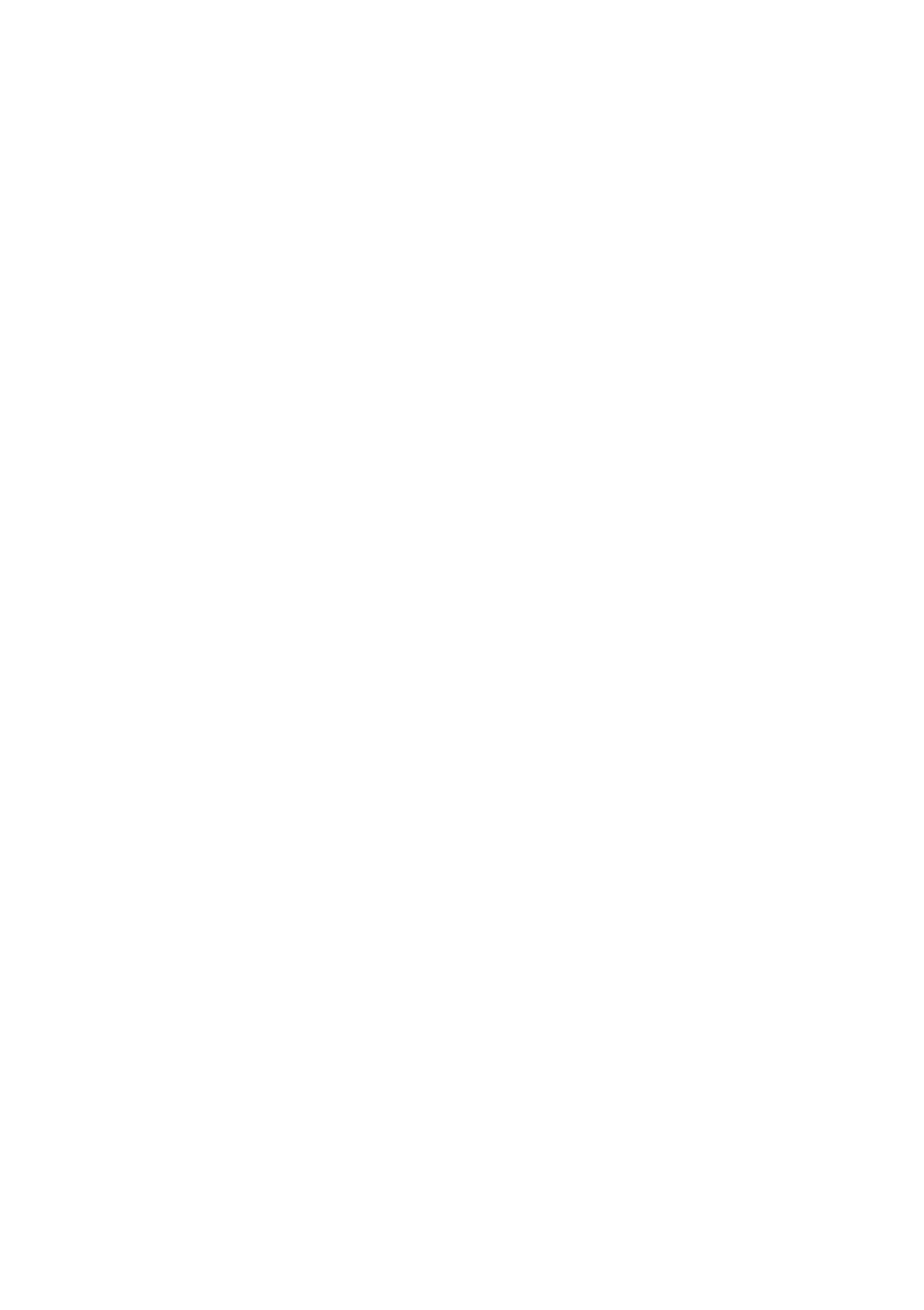# The World of E. M. Forster – E. M. Forster and the World

Edited by

Krzysztof Fordoński and Anna Kwiatkowska

Cambridge **Scholars** Publishing

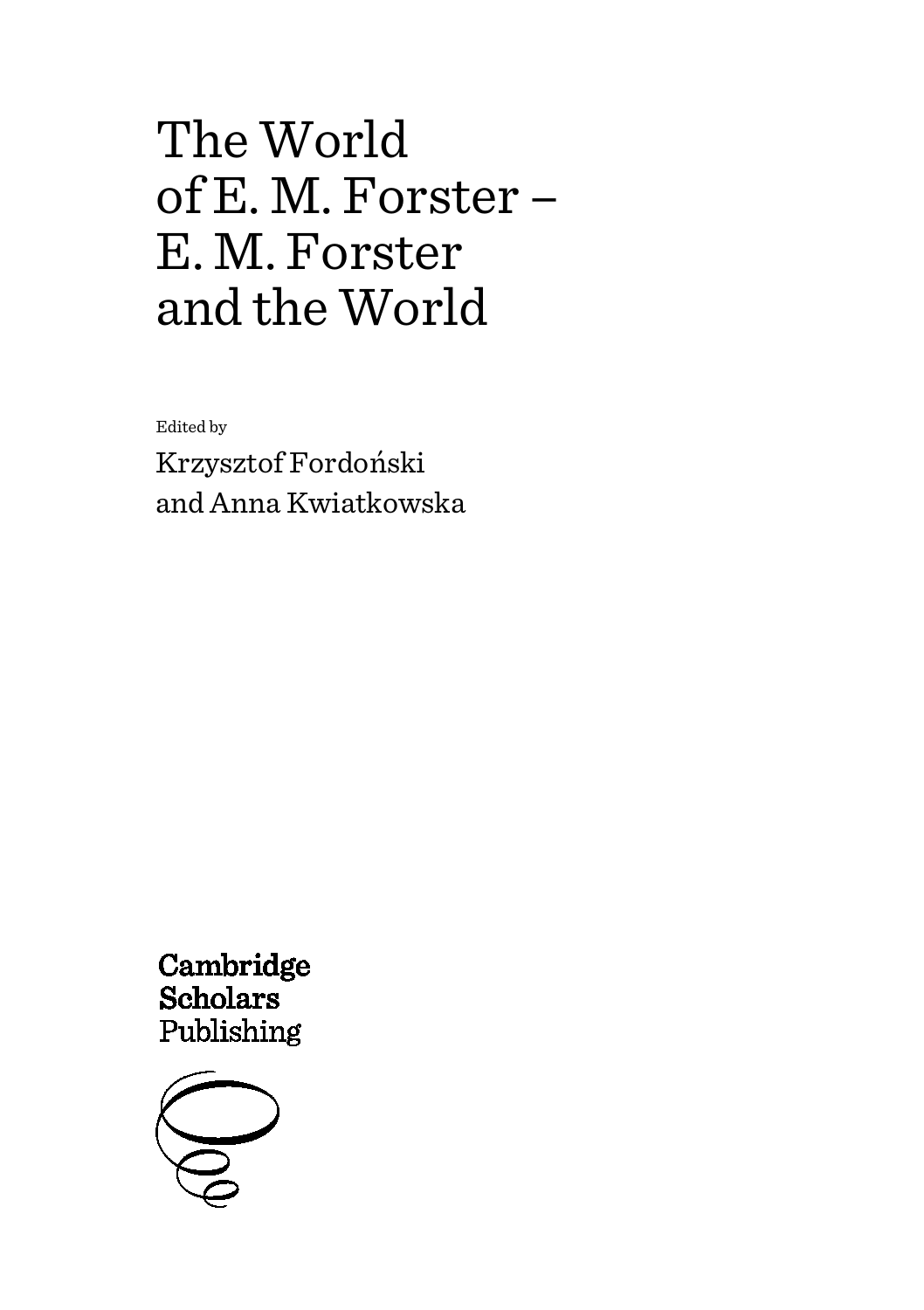The World of E. M. Forster – E. M. Forster and the World

Edited by Krzysztof Fordoński and Anna Kwiatkowska

This book first published 2021

Cambridge Scholars Publishing

Lady Stephenson Library, Newcastle upon Tyne, NE6 2PA, UK

British Library Cataloguing in Publication Data A catalogue record for this book is available from the British Library

Copyright © 2021 by Krzysztof Fordoński, Anna Kwiatkowska and contributors

All rights for this book reserved. No part of this book may be reproduced, stored in a retrieval system, or transmitted, in any form or by any means, electronic, mechanical, photocopying, recording or otherwise, without the prior permission of the copyright owner.

ISBN (10): 1-5275-6984-5 ISBN (13): 978-1-5275-6984-3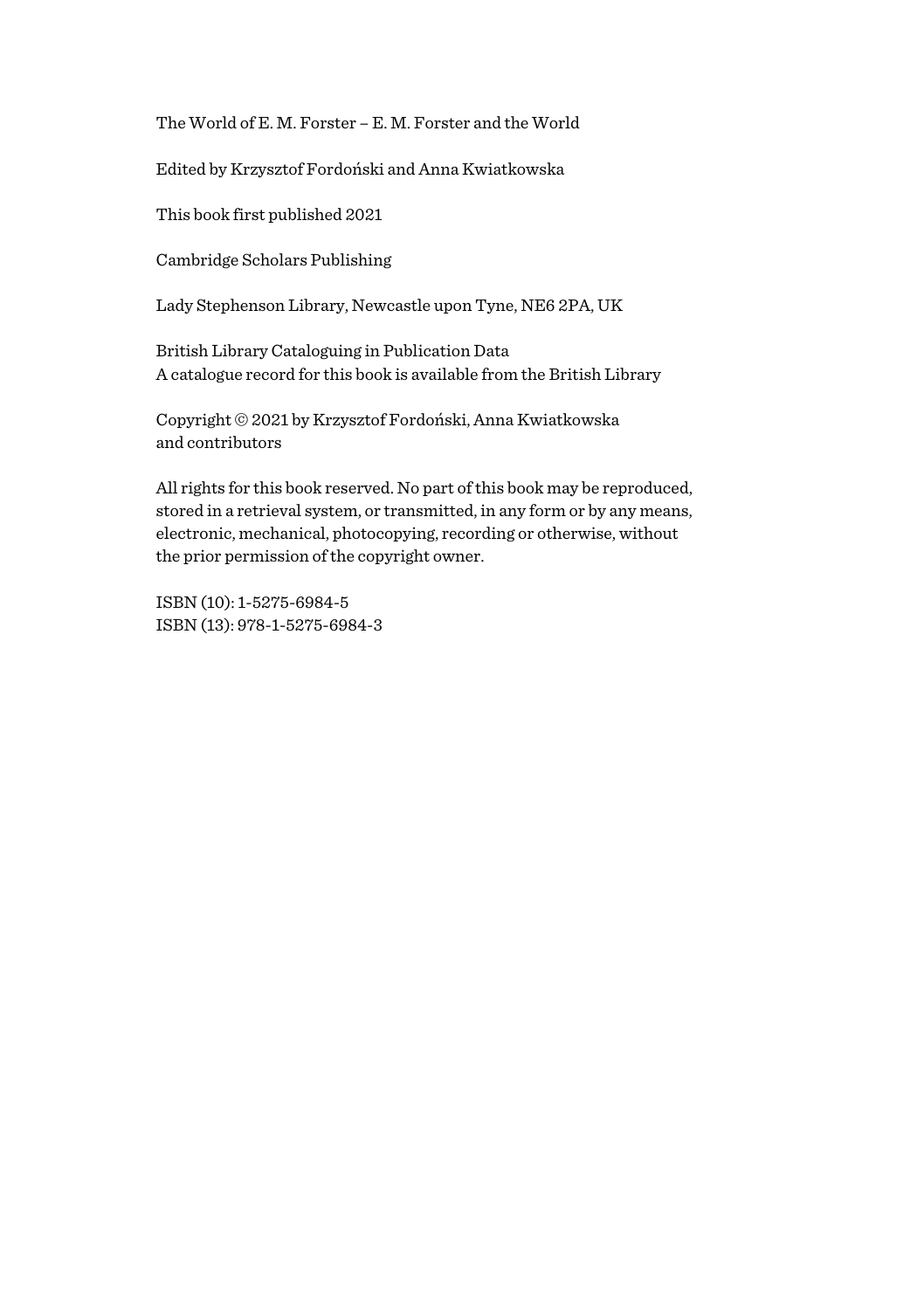## TABLE OF CONTENTS

Introduction ................................................................................................ 1 The World of E. M. Forster – E. M. Forster and the World Krzysztof Fordoński, Anna Kwiatkowska

### **Part I: Practical Consideration of E. M. Foster's Novels and Short Stories**

Chapter One................................................................................................ 7 "Such is the working of the southern mind": A Postcolonial Reading of E. M. Forster's Italian Narratives Francesca Pierini

Chapter Two ............................................................................................. 31 Opposed but Inevitable: Forster's Reaction against and Acceptance of "Cultural Selection" in *A Passage to India* Tarik Ziyad Gulcu

Chapter Three ........................................................................................... 51 "You mustn't say anything against the Machine": Power and Resistance in E. M. Forster's "The Machine Stops" Sławomir Kozioł

### **Part II: E. M. Forster and Others – Comparisons and Echoes**

Chapter Four............................................................................................. 73 (Re)Visiting Two Adaptations of E. M. Forster's Novel *Where Angels Fear To Tread*: A Transmedial Perspective Mihaela Cel-Mare (Avram)

Chapter Five ............................................................................................. 87 What's Behind Their Umbrellas? Symbolic Consideration of Umbrella in E. M. Forster's *Howards End* and Katherine Mansfield's Selected Short Stories Anna Kwiatkowska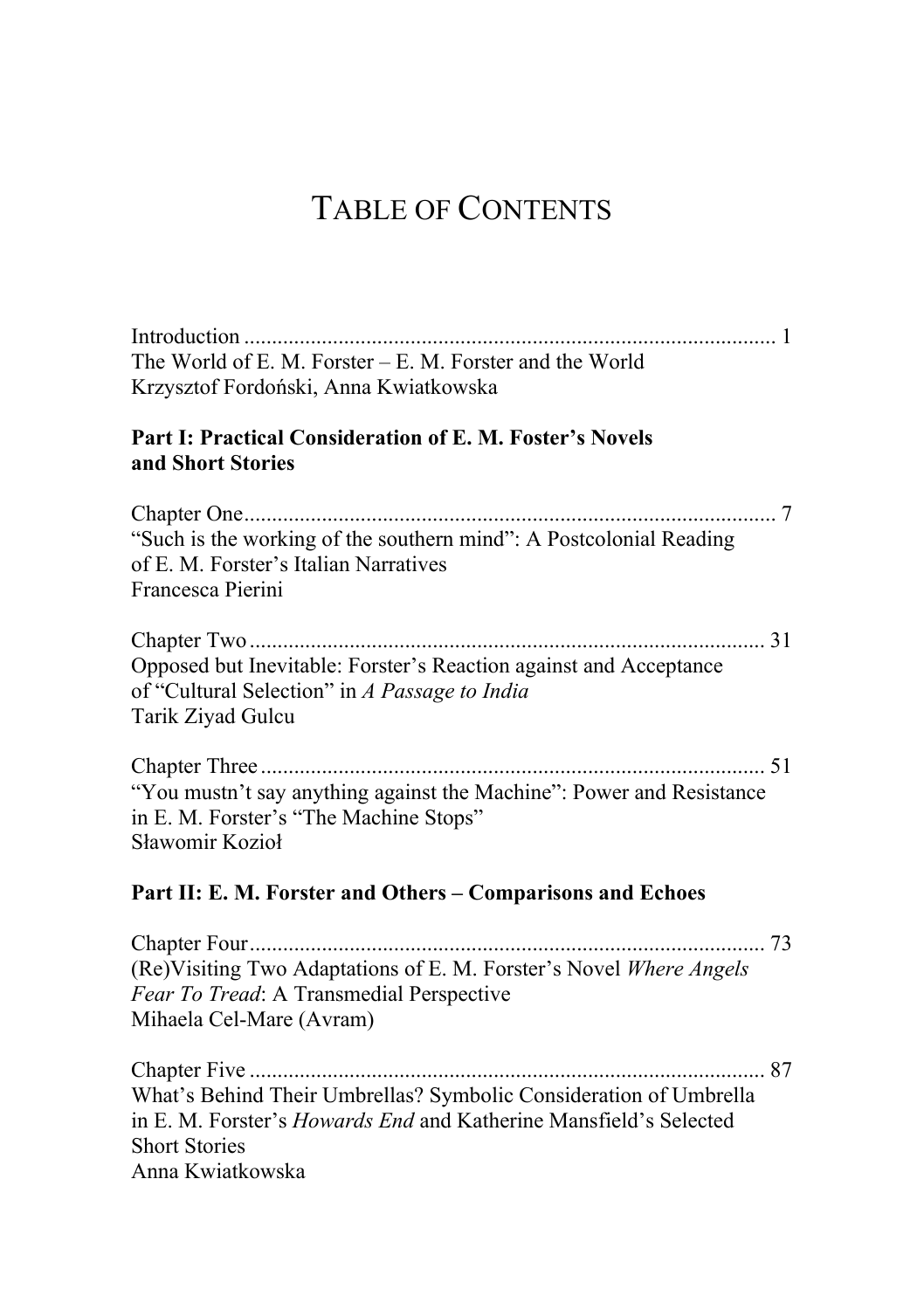### vi Table of Contents

| Crippling Commitments: Charting the Ethics of Disability in Forster<br>and Coetzee                                                           |  |
|----------------------------------------------------------------------------------------------------------------------------------------------|--|
| Paweł Wojtas                                                                                                                                 |  |
| E. M. Forster's The Longest Journey and Alan Hollinghurst's<br>The Stranger's Child: Continuation or Opposition?<br>Barbara Puschmann-Nalenz |  |
|                                                                                                                                              |  |
|                                                                                                                                              |  |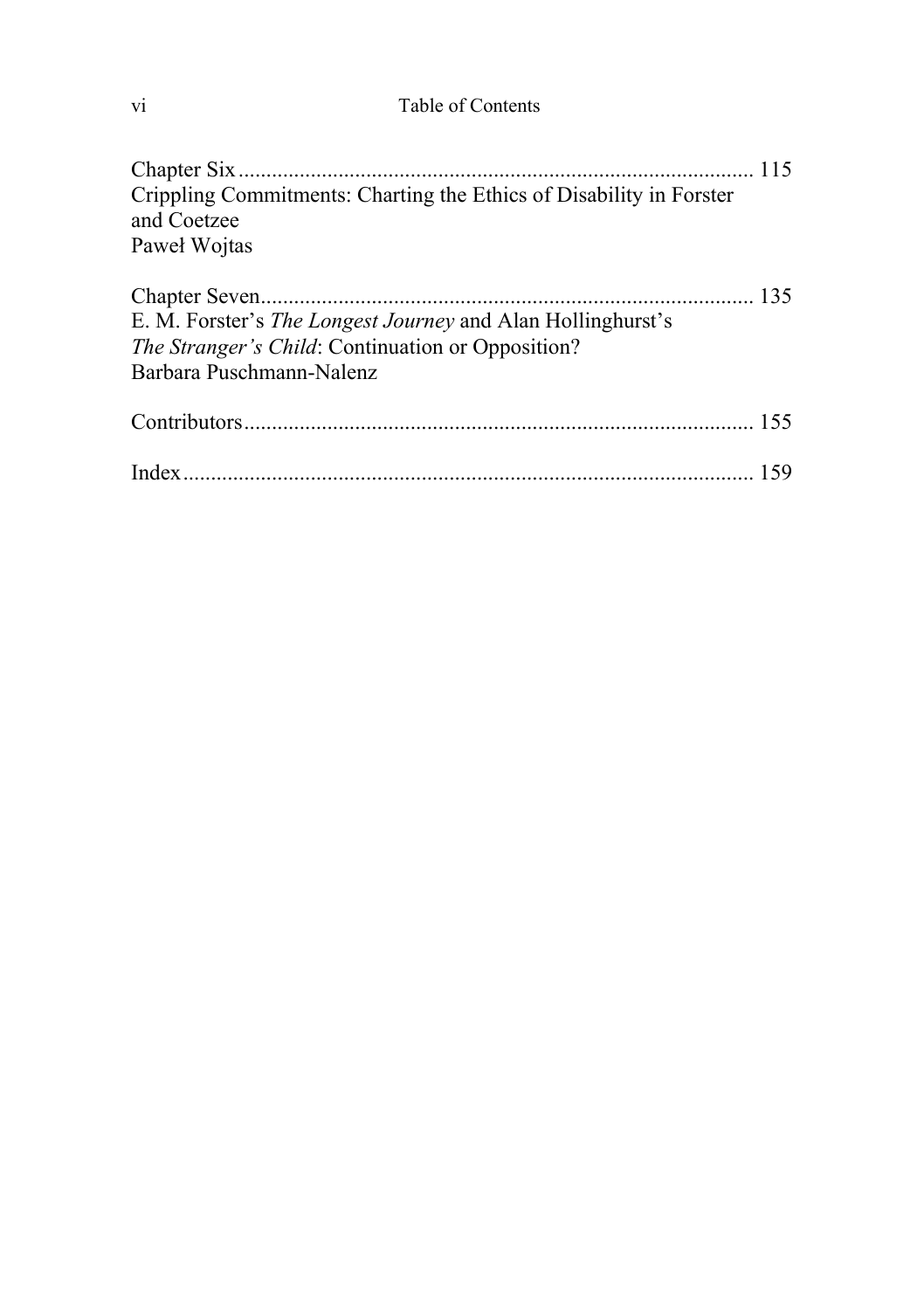## **INTRODUCTION**

## THE WORLD OF E. M. FORSTER – E. M. FORSTER AND THE WORLD

Fifty years after the death of Edward Morgan Forster his position in English literature and culture hardly requires an introduction or justification. Although at the time of his death Forster risked forever disappearing under the unfashionable label of an Edwardian writer, within months a sizeable body of his previously unpublished works, including the novel *Maurice*, started to appear, revealing a dimension of which few had been aware before. The resulting rediscovery of Forster and his oeuvre has never ceased. Forster still plays an important part in English-language culture; he remains a constant source of inspiration for new generations of writers, composers, directors, and other artists who respond to his works. He is also an inspiration and a challenge for still new generations of scholars.

The present book offers a selection of studies on the presence and legacy of Forster in English literature and social history. The double title of the publication is meant to reflect the duality of its contents. Discussed here are not only Forster's own works, but also the position he as an author, his oeuvre, and the values he stands for occupy within British and world culture(s) of today. Consequently, the book is divided into two parts—the first part presents new scholarly approaches to Forster's own works, whereas the second deals with the literary and non-literary works either inspired by Forster or otherwise related to his literary texts.

The book offers a variety of new interpretations of a selection of wellknown and culturally established works of the writer viewed from contemporary study perspectives. It demonstrates how Forster's novels, short stories, and non-fictional writings influence, affect and re-shape the literary works of contemporary writers. It is addressed to students and specialists in British modern and postmodern literature as well as Forster's readers and researchers interested in either expanding their knowledge of the author or exploring new approaches to and readings of Forster's works.

Part I starts with the chapter written by Francesca Pierini entitled "'Such is the Working of the Southern Mind'. A Postcolonial Reading of E. M.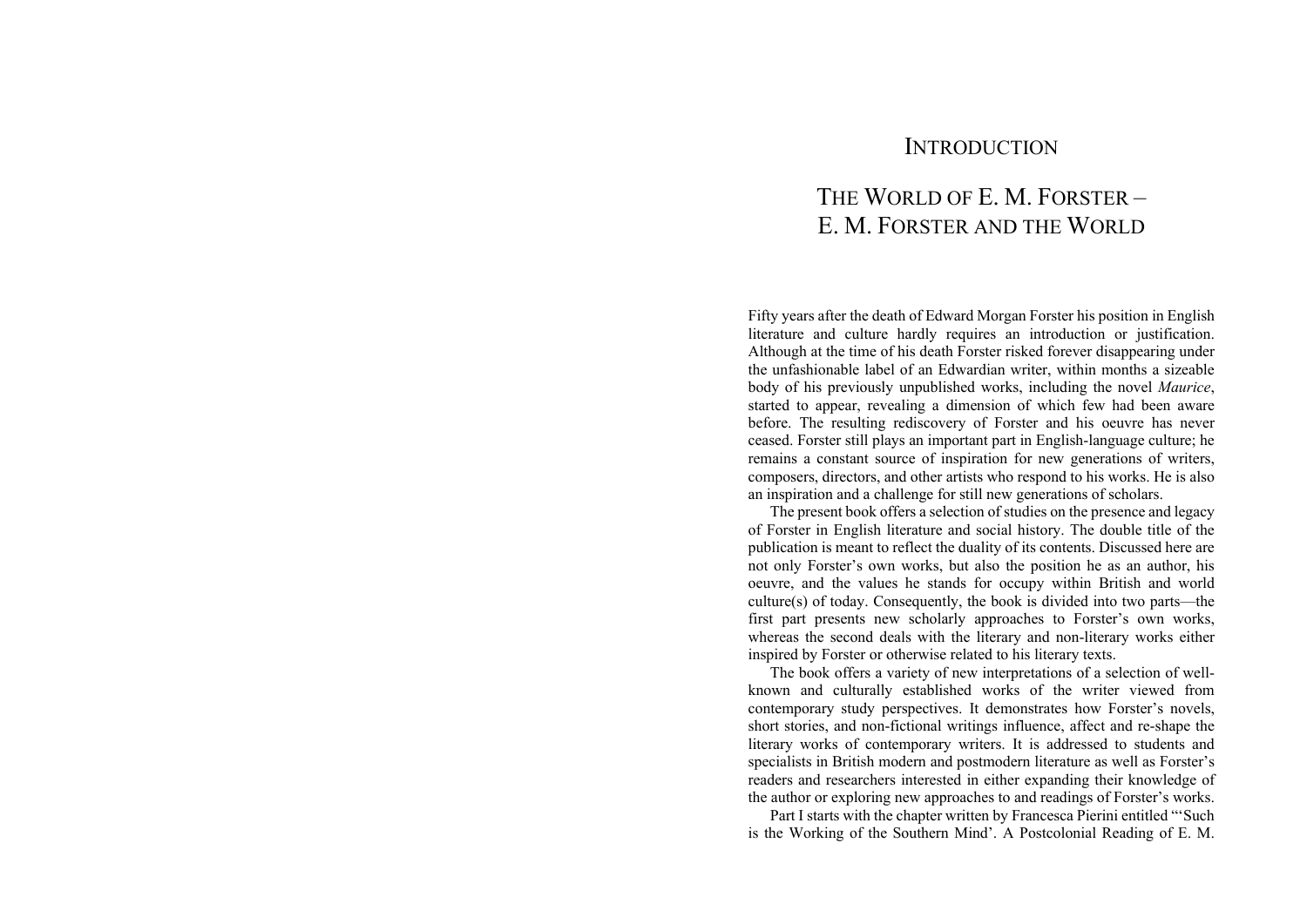#### Introduction

Forster's Italian Narratives". It takes us to the early writings of Forster, the so-called "Italian novels". Pierini attempts to reconstruct Britain's complex and ambivalent relation to the European south, which she sees as crucial in the process of building a British national identity. In Chapter Two, "Opposed but Inevitable: E. M. Forster's Reaction Against and Acceptance of 'Cultural Selection' in *A Passage to India*", Tarik Ziyad Gulcu attempts to read the novel through the lens of "cultural selection"—an echo of Darwin's natural selection—which he presents against a much broader selection of the works of Forster's contemporaries. In turn, Sławomir Kozioł in his essay "'You mustn't say anything against the Machine'. Power and Resistance in E. M. Forster's Short Story 'The Machine Stops'" approaches probably the most famous of Forster's stories, using the concepts developed by the French philosopher Michel Foucault.

Part II opens with Mihaela Cel-Mare's chapter "(Re)visiting E. M. Forster's Adaptations. A Transmedial Perspective on *Where Angels Fear to Tread*", in which the author departs from an analysis of Forster's original texts. Consequently, Cel-Mare concentrates on the stage (the work of Elizabeth Hart from 1963) and screen (directed by Charles Sturridge in 1991) adaptations of Forster's first published novel. Next, Anna Kwiatkowska in her chapter "What's Behind Their Umbrellas? Symbolic Consideration of Umbrella in E. M. Forster's *Howards End* and Katherine Mansfield's Selected Short Stories" also broadens the scope of the discussed literary texts. Kwiatkowska seeks to disentangle the mystery and multiple symbolic meanings of this seemingly mundane object both in Forster's novel and short stories of Mansfield. Turning to Chapter Six, Paweł Wojtas in his essay "Crippling Commitments: Charting the E(s)th(et)ics of Disability in Forster and Coetzee" also compares Forster's works with those of another writer, namely the South African Nobel Prize winner J. M. Coetzee. In particular, Wojtas focuses on Forster's *The Longest Journey* (1907) and Coetzee's *Life and Times of Michael K* (1983) and *Slow Man* (2005), revealing the hidden meanings of the respective protagonists' physical disabilities. Part II closes with Barbara Puschmann-Nalenz's chapter "E. M. Forster's *The Longest Journey* and Alan Hollinghurst's *The Stranger's Child*: Continuation or Opposition?". The author seeks to reveal the connections between Forster's favourite work and Hollinghurst's 2011 novel in terms of themes, motifs, and issues considered.

The present book was first conceived during the conference dedicated to Forster, held at the University of Warmia and Mazury in Olsztyn and organised with the assistance of the University of Warsaw and the University of Trier under the auspices of the International E. M. Forster Society. We are very happy to see it published now just in time to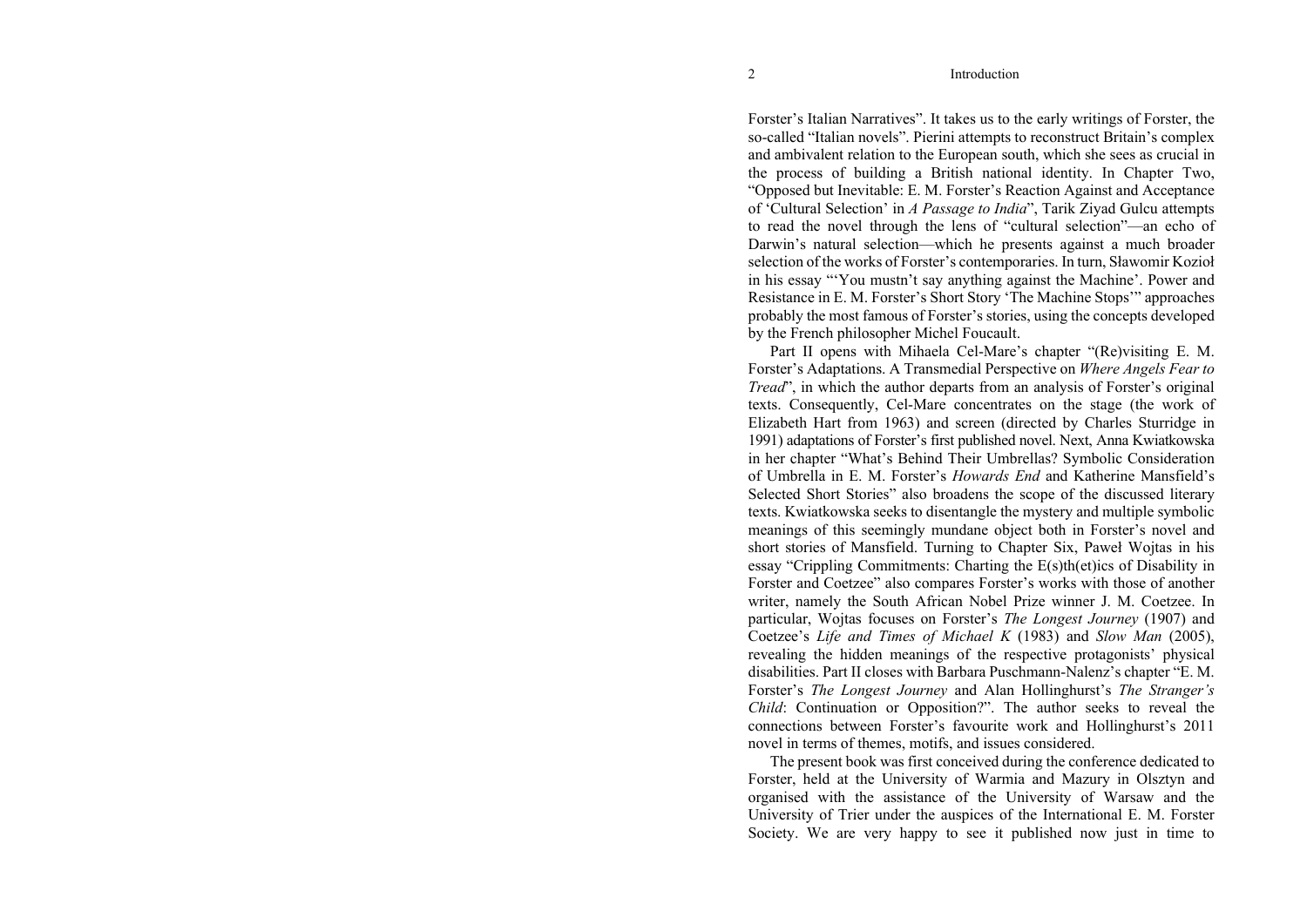commemorate both the fiftieth anniversary of Forster's death and the tenth anniversary of the foundation of the Society. We would like to thank all those who helped us both with the organisation of the conference and with preparation of this volume for publication. We hope that the studies included in the volume will stimulate further discussion about and research in the works of E. M. Forster.

> Krzysztof Fordo ński Anna Kwiatkowska

Olsztyn and Warszawa, November 2020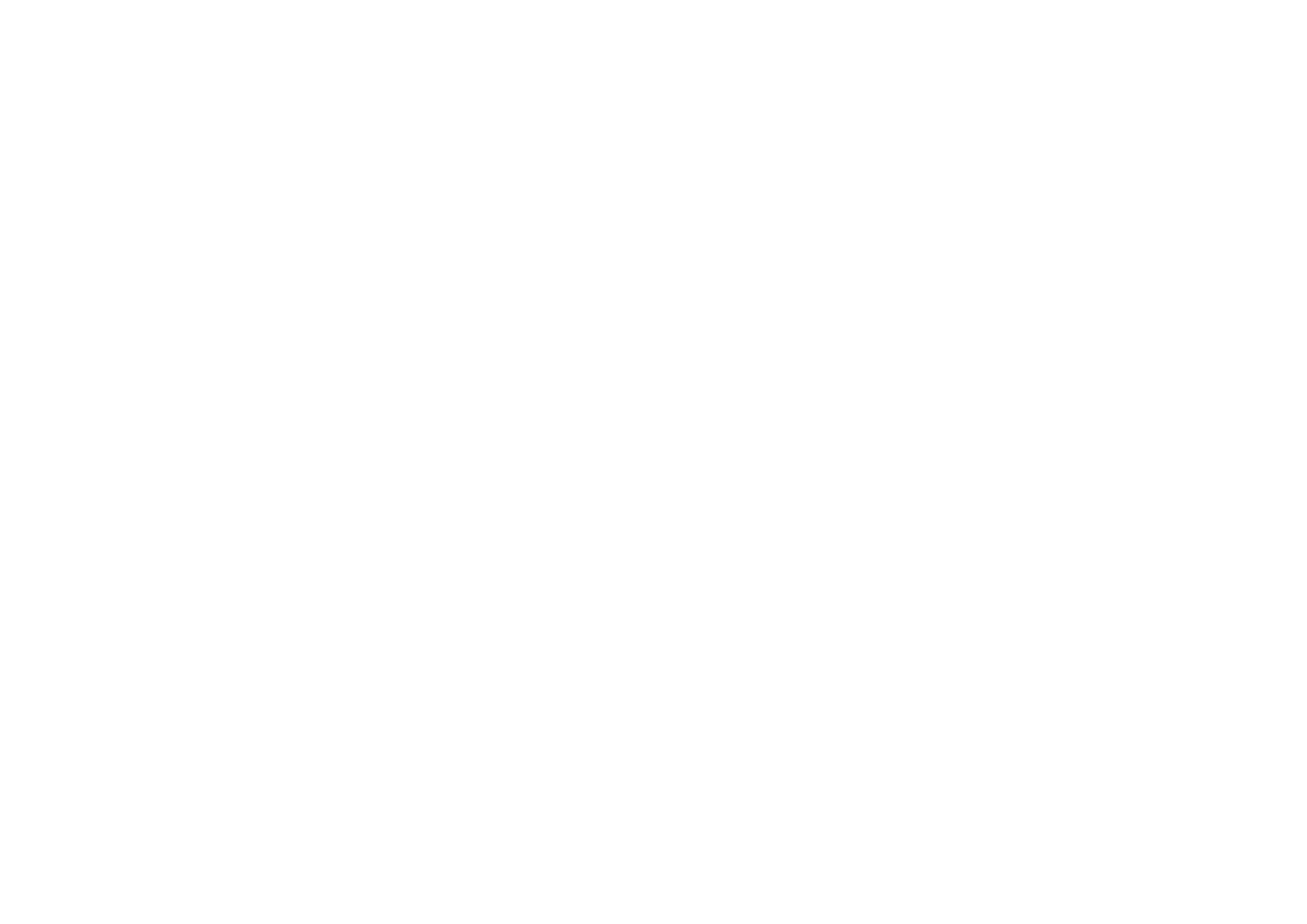## **PART I**

## **PRACTICAL CONSIDERATION OF E. M. FOSTER'S NOVELS AND SHORT STORIES**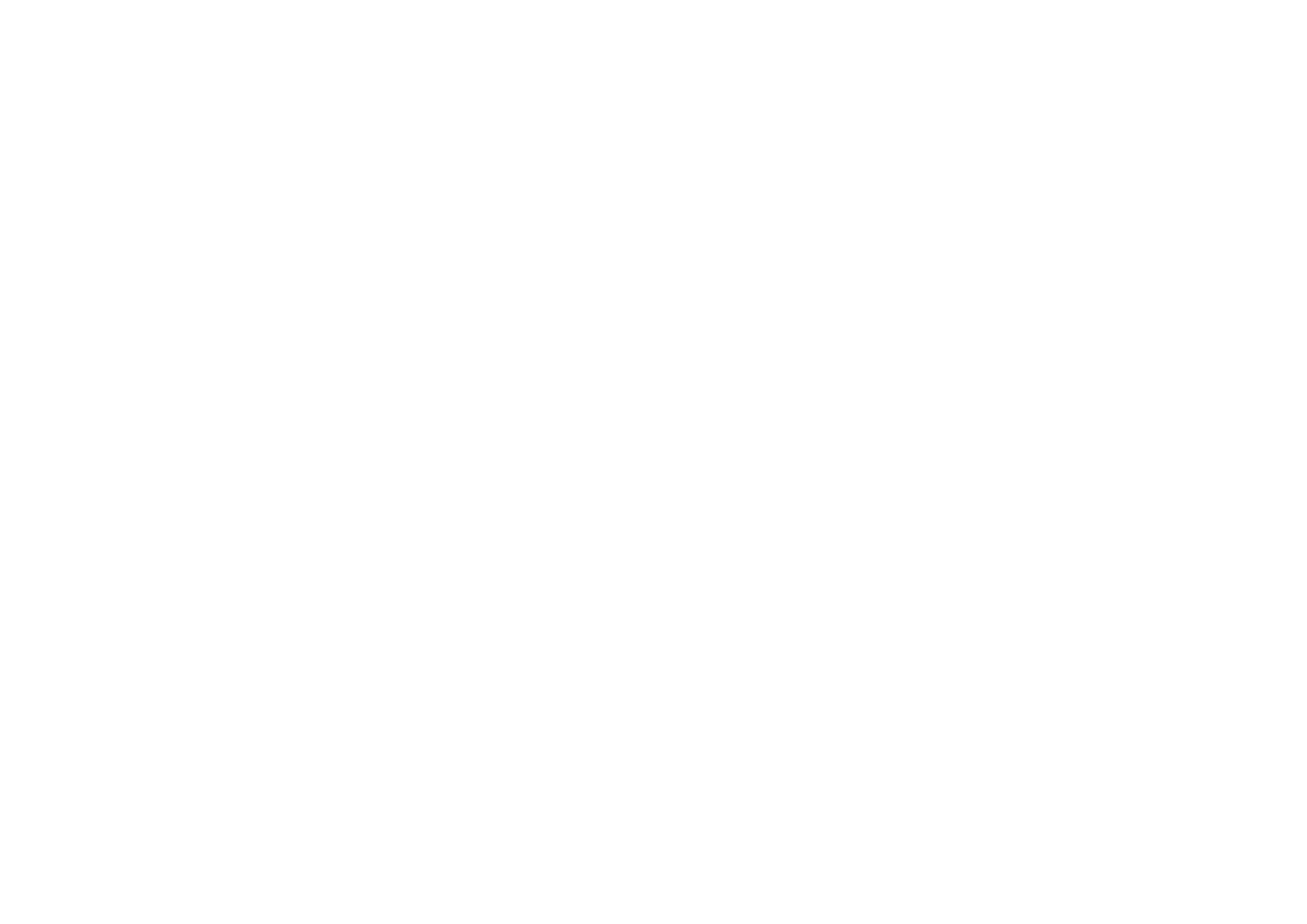## CHAPTER ONE

## "SUCH IS THE WORKING OF THE SOUTHERN MIND":A POSTCOLONIAL READING OF E. M. FORSTER'S ITALIAN NARRATIVES1

## FRANCESCA PIERINI

This chapter is a discussion of E. M. Forster's "Italian narratives", a literary corpus that reveals all the complexity, ambivalence, and richness of Britain's relation to the European south, a relation undoubtedly instrumental to the building of a British national identity. Forster's narratives present, through the interplay of their characters, a vast array of approaches and attitudes towards Italian culture. By making use of a long cultural and literary tradition that depicts Italy as holding a unique constellation of counter-values, characteristics perceived at the opposite spectrum of British ideals, Forster builds narratives dominated by a back-and-forth game of revulsion and attraction towards the Italian other characterized by powerful and contradicting patterns. In this paper, I will contend that Forster's Italian narratives represent a moment of importance in the elaboration and consolidation of dichotomizing discursive patterns that rely on an age-old taxonomy of places more or less "current", rational, archaic, timeless and magical.

Until recently, it was difficult to find postcolonial readings of Forster's Italian narratives.2 While the reason for this is quite straight-forward from

<sup>&</sup>lt;sup>1</sup> This article was originally published under the same tile, i.e. "Such is the Working" of the Southern Mind: A Postcolonial Reading of E. M. Forster's Italian Narratives", in *Journal of Anglo-Italian Studies* 16 (2017–2018): 27–54, and is reprinted with the kind permission of the editors of the journal.

<sup>2</sup> The short stories which may also be referred to as "Italian" include "Albergo Empedocle" (1903), "The Road from Colonus" (1904), "The Curate's Friend" (1907), "Other Kingdom" (1909), "The Story of the Siren" (1920) and "Ansell" (1975). The corpus of Forster's narratives set in Italy includes an unfinished novel, *Arctic*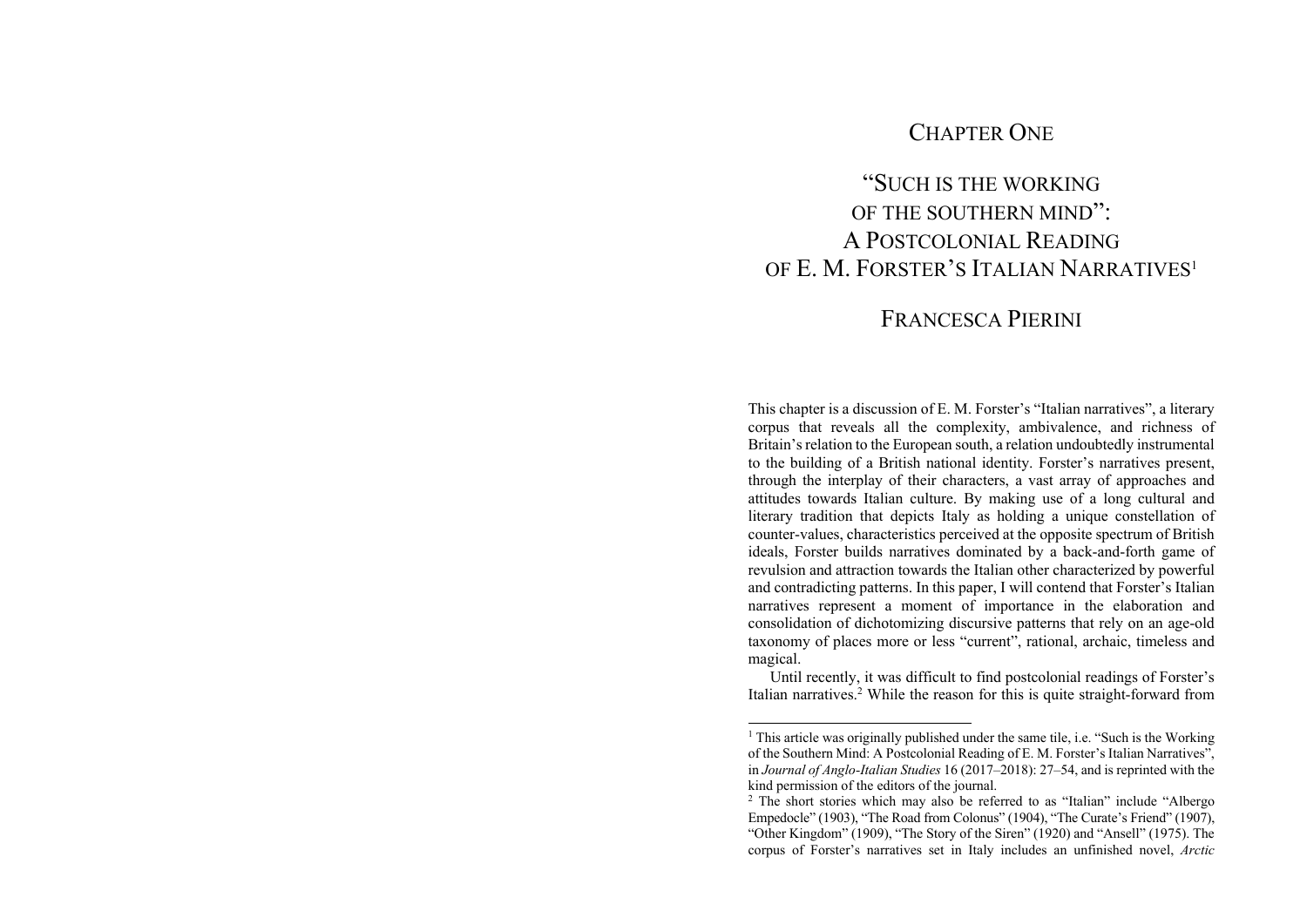#### Chapter One

the historical perspective (there has been a political and military British occupation of India, whereas there has never been one of Italy), it fails to take into account, in my opinion, a crucial point: the relation between literature, art, entertainment, and long-lasting colonial values. Although I certainly do not consider the political and military occupation of India to be an element of secondary importance, and I do not wish to propose an ahistorical reading of Forster's work based on abstract notions of what may be and may not be ascribable to a "colonial approach", I do believe that it is important to continue to propose a reading of Forster's Italian works that puts them in relation to empire and the civilizing mission of the time.

Therefore, I have found extremely useful the works of those authors who have been the forerunners in offering a reading of Forster's Italian works contextualized within the climate of empire. I am referring to the works of Peter Morey, Lauren M. E. Goodlad, and Suzanne Roszak. Goodlad's remark that "while postcolonial scholars have understandably focused on *A Passage to India* (1924), few critics have read the 'Southern' qualities attributed to Italy in the first completed novel (*Where Angels Fear to Tread*) as anticipating the orientalist South Asia depicted in the last", $3$  has encouraged me to follow this particular direction, and the work of Roszak, in particular, has corroborated many of my own thoughts on the author's appraisal of Italian culture. The following general statement by Morey, on the importance and function of colonial discourse analysis, has also inspired me to further pursue my own inquiry into this particular aspect:

In place of the confident idea of literature and culture as an adjunct of moral education, postcolonialism's concern with representation and history has given us a more dispassionate critical perspective on the writings of empire, known as colonial discourse analysis, which seeks to trace the connection between individual texts and this wider corpus of colonialist values. Most postcolonial criticism of Forster attempts some form of colonial discourse analysis and usually centers on *A Passage to India*.<sup>4</sup>

In accordance with an analysis centred on colonial discourse, I believe that the focus of this inquiry should not be on the individual author and his

*Summer*. On this work, see Raffaella Antinucci, "A Book on Chivalry: Questioning the Gentlemanly Code in Arctic Summer", *E. M. Forster Revisited*, a special issue of *Merope* XXIV, no. 61–62 (January–July 2015): 114–143.

<sup>3</sup> Lauren M. E. Goodlad, "Where Liberals Fear to Tread: E. M. Forster's Queer Internationalism and the Ethics of Care", *NOVEL: A Forum on Fiction* 39, no. 3 (2006): 308.

<sup>4</sup> Peter Morey, "Postcolonial Forster", in *The Cambridge Companion to E. M. Forster*, ed. David Bradshaw (New York: Cambridge University Press, 2007), 256.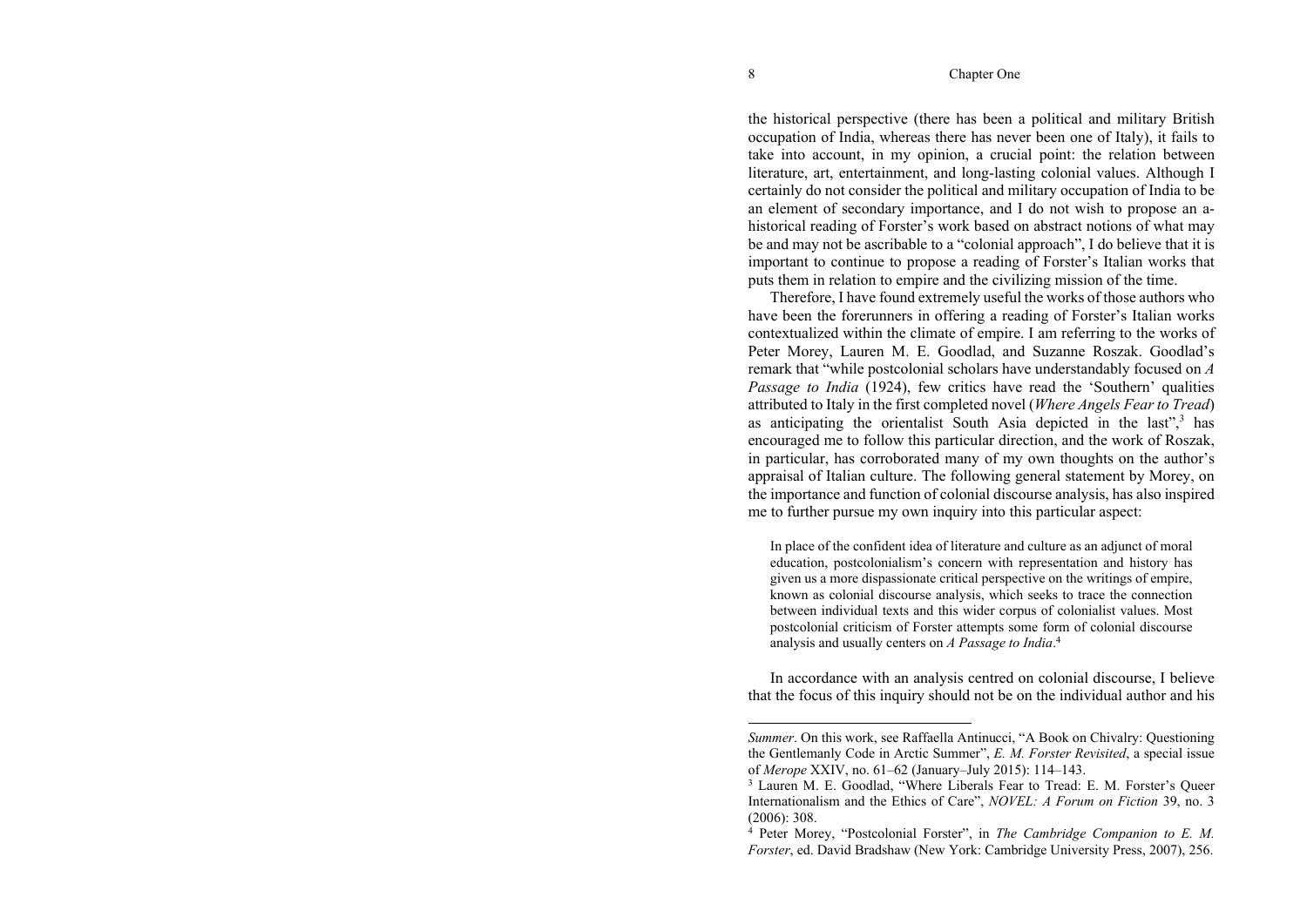supposed endorsement of imperial values, but on the *episteme*<sup>5</sup> of the time, which sustained the possibility, from a British perspective, to subsume the rest of the world and to categorize it into a nomenclature of countries and places that were more or less rational, governable, civilized, vulgar, heroic, and more or less instrumental to the personal growth and spiritual development of the (British) outsider.<sup>6</sup>

In other words, I will not be studying or commenting on Forster's political standing, or on the literary value of Forster's short stories and novels, but on the ways in which these works have embodied a particular socio-historical mentality centred around representations of less civilized others. I believe that this mentality is made very much explicit in Forster's Italian works, and not only in *A Passage to India*, and that colonial discourse analysis is a fundamental tool to understand any attempt at "taming" the other by assigning it to a specific spatiotemporal location, whether this is done within a strictly colonial context or outside of it.

What makes this type of analysis particularly challenging, in this case, is that Forster employs a series of dichotomies and discursive clichés at the same time as he makes an original, fresh, and partially successful attempt at overcoming them. As such, he writes *of* the paradigm of representation of Italy, simultaneously *from* the paradigm, and *against* it. Forster has made an extremely creative and interesting use of an inherited taxonomy of cultural values reflected in the geo-political paradigm of narration that assigns to Italy the role of the pre-modern other of Northern Europe, and the task of returning to Northern Europeans some of the "good old traditional values" they have lost on their way towards modernity. And yet, I do not believe that Forster's work endorses a single or simplistic aesthetic or political project, nor do I think that it is in any way a transparent reflection of an abstract "colonial attitude" towards Italy. There is, however, at work in Forster's narratives, an "arrangement of values" that has endured shifts of political and cultural hegemony and is still observable in the contemporary archive.

<sup>&</sup>lt;sup>5</sup> The *episteme* is a historically distinguishable style of reasoning based on a historically situated a priori.

<sup>&</sup>lt;sup>6</sup> If I do not enter the debate on whether Forster endorsed colonialist values or was a forerunner of a postcolonial kind of approach to the other, it is because I believe that he was writing within the rules of his own archive; he could satirize the social world he knew so well, and he could see, undoubtedly more clearly than many of his contemporaries, the hypocrisies, insincerities, and contradictions of this world, but he could not entirely repudiate the forces and constraints that made up his thought, his work, and were ultimately constitutive of his own subjectivity.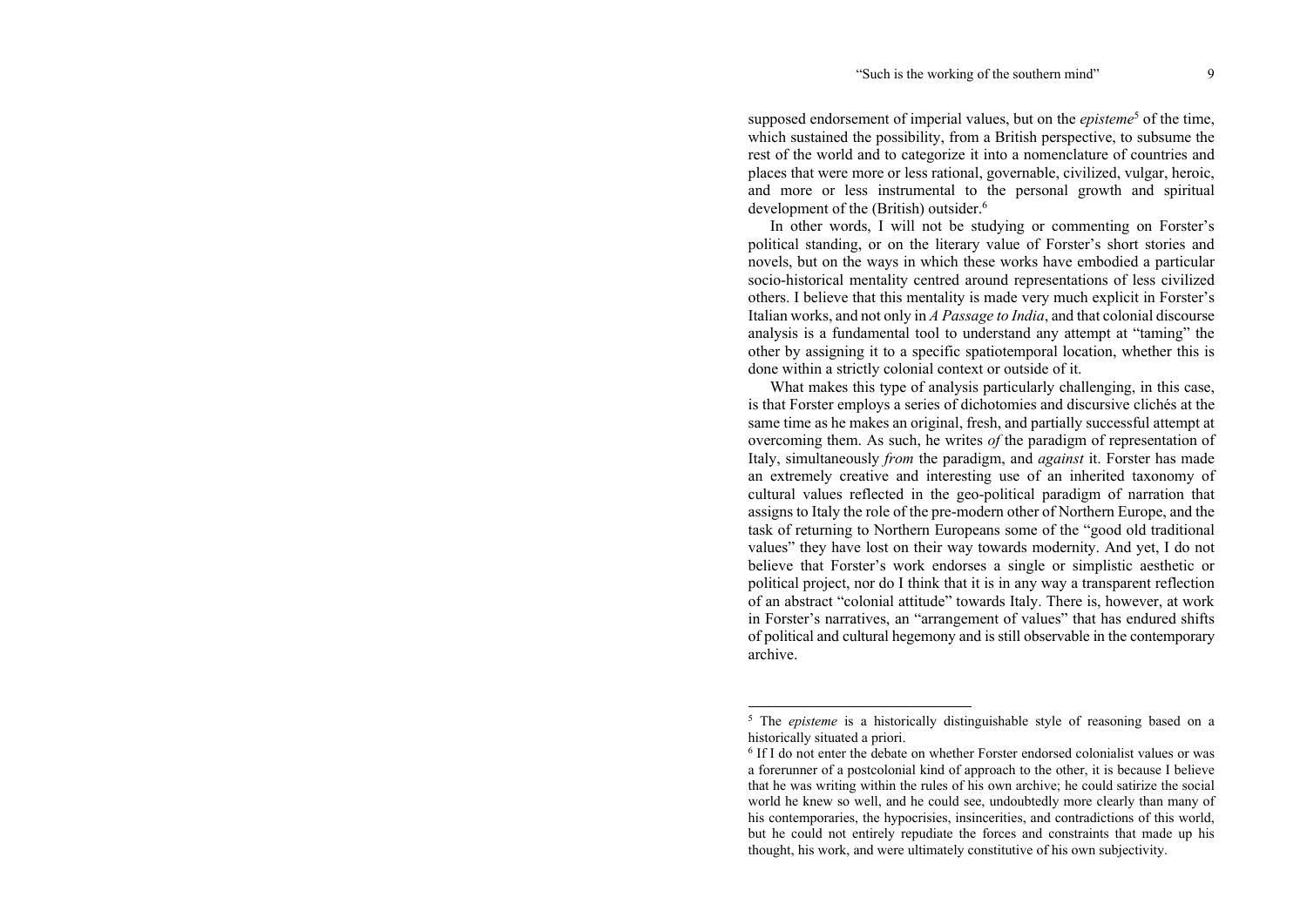I will articulate my observations on this topic around the following conceptual nuclei I borrow from Roberto Dainotto's work *Europe (in Theory)* (2007). I see, in the pages of Forster, an elaboration of all three of Roberto Dainotto's "conceptual knots", pertaining to the elaboration of a "theory of Europe" during the modern centuries. These include depictions of the south of Europe in terms of climatology ("The Story of a Panic", 1911), of the white man's sense of guilt for the loss of traditional values that come with modernity, brought to the south by the northern nations ("The Eternal Moment", 1928), and of the Hegelian approach to the other, whose exotic characteristics have to be sensibly incorporated by the modern subject, in order for him or her to reconnect with a precious but potentially dangerous existential dimension (*A Room with a View*, 1908). Finally, perhaps to conclusively prove the elusiveness and subtlety of a great author, there is, in Forster, the failure of this Hegelian attempt, told in a sad tale of irreconcilable difference (*Where Angels Fear to Tread*, 1905).

### **Climatological Theories of the South: "The Story of a Panic"<sup>7</sup>**

In this short story, we may discern the intricacies of English class dynamics, the problematic encounter with the natives, the self-depiction of the British as bearers of a superior culture, the supernatural potential of an authentic Italian experience which reveals itself to the few capable of understanding it and embracing it, but also the issues that I do not have, unfortunately, the possibility to discuss within the present context but are just as significant, such as the emergence of modern mass tourism and the rise of the art of photography. More relevant to these pages is the fact that in this work some of the tropes and dichotomizing constructions that are traditionally present in colonial relations can be recognized.

In accordance with climatologic theories, Italians are depicted as less rational and, in the unimaginative and self-righteous attitude of the bourgeois British traveller to Italy that Forster acutely depicts, they are naturally prone to rebellion, dishonesty and indolence, and better respond to authoritative commands. The South has made them cowardly, weak, and greedy, and the easiness with which they express affection through physicality is ascribed to the natural order of things, opposed to the cultural and the civilized.

<sup>7</sup> An earlier version of this discussion appeared in the article "Anglo-American Narratives of Italian Otherness and the Politics of Orientalizing Southern Europe", *Culture and Dialogue* (Cambridge Scholars Publishing) 3, no. 2 (2013): 53–69.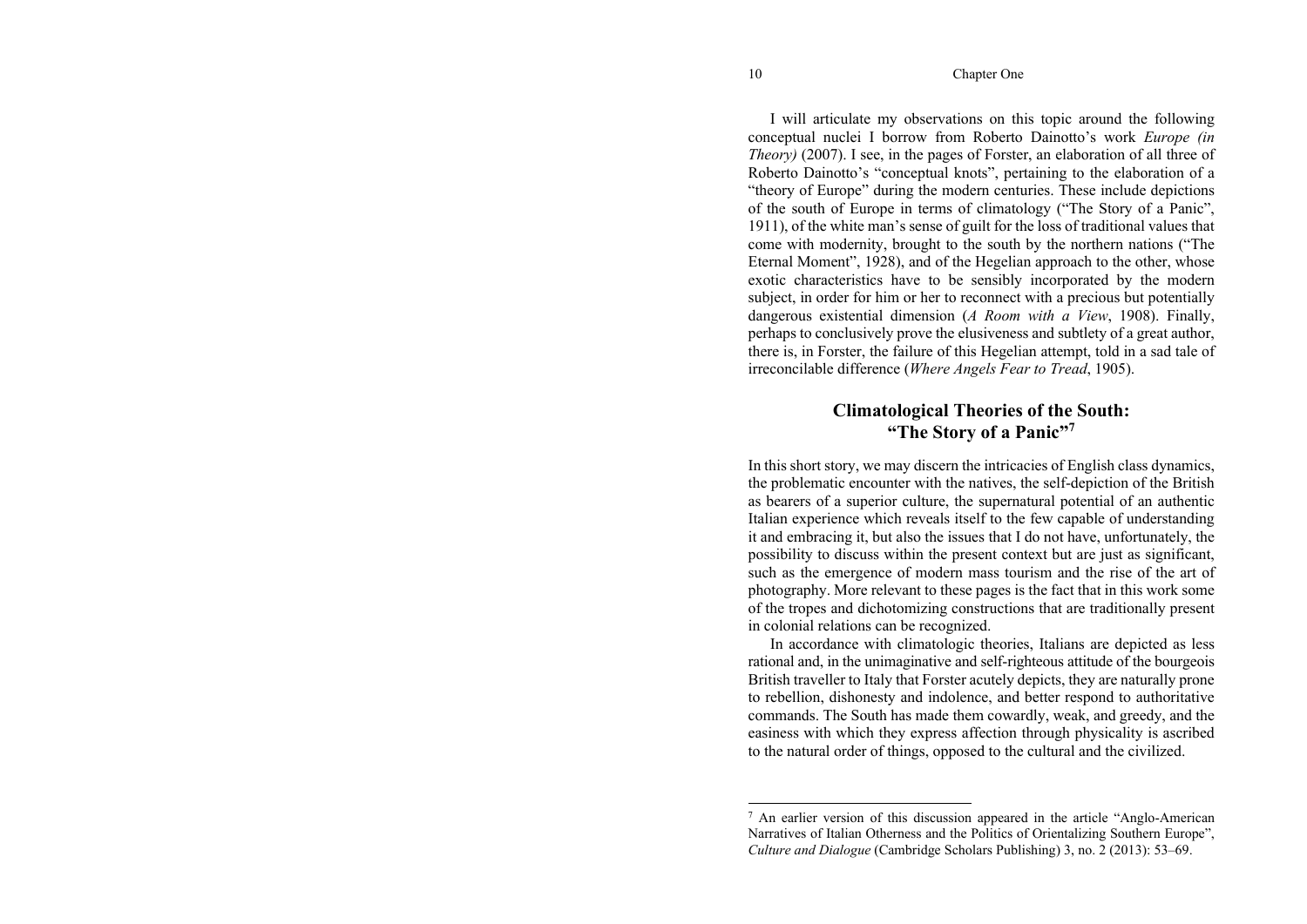Dainotto explains that for Montesquieu, the fracture between the European nations of the north and those of the south was understandable in scientific terms. Montesquieu believed that people's capacity to taste and, consequently, to feel pleasure, was strictly related to climate. This characteristic was less developed in colder climates, where people had "little sensibility to pleasure; in temperate countries, one has more; in warm countries, their sensibility is exquisite".<sup>8</sup>

According to climatologic theories, a higher sensibility to pleasure was strictly connected to the tendency to transgress legal authority and a consequent need for despotic forms of government. People of warm climates were driven by a powerful urge to satisfy their desires, and therefore needed to be restrained by a more direct and brutal form of power. On the contrary, cold climates encouraged individual strength, courage, and solidarity among individuals. Where only passions ruled, people were less rational, prone to fear and cowardice: "One should therefore not be surprised if the cowardice of the peoples of warm climates has almost always made them slaves, whereas the courage of the peoples of cold climates has kept them free. It is an effect that derives from its natural cause"<sup>9</sup>

From this argument derives the figure of the "feeble, cowardly, vengeful, lazy and passive character unable to fight for his or her freedom that Montesquieu swears to have found in hot climates".10 Therefore, climatology, a construct that had already a long history by Montesquieu's times, was of central importance in lending scientific credibility to the rhetorical dichotomy of the courageous northerner and the cowardly southerner.<sup>11</sup>

This description, I find, corresponds to the characterization of Gennaro, the Italian fisherman of the story. Gennaro is a caricature of a simpleton, cowardly and sly, employed by Forster to mock and parody the certain way British bourgeois classes travelled abroad. Precisely by pursuing this aim, Forster offers an eloquent portrayal of what were the common biases and prejudices with which northern Europeans travelled to southern Europe.

<sup>8</sup> Montesquieu, *Œuvres complètes*, ed. Roger Caillois (Paris: Gallimard, 1949), vol. 2, 476. Quoted in Roberto Maria Dainotto*, Europe (in Theory)* (Durham and London: Duke University Press, 2007), 58.

<sup>9</sup> Montesquieu, *Œuvres complètes*, vol. 2, 523. Quoted in Dainotto*, Europe (in Theory)*, 58–9.

<sup>10</sup> Dainotto*, Europe (in Theory)*, 59.

<sup>&</sup>lt;sup>11</sup> Montesquieu believed that the perfect weather can be found in England, Holland, Germany, Belgium, and France: "You will find, in the climates of the north, peoples who have few vices, many virtues, and much sincerity and candour. As you move toward the countries of the south, you will believe you have moved away from morality itself". Quoted in Dainotto*, Europe (in Theory)*, 61.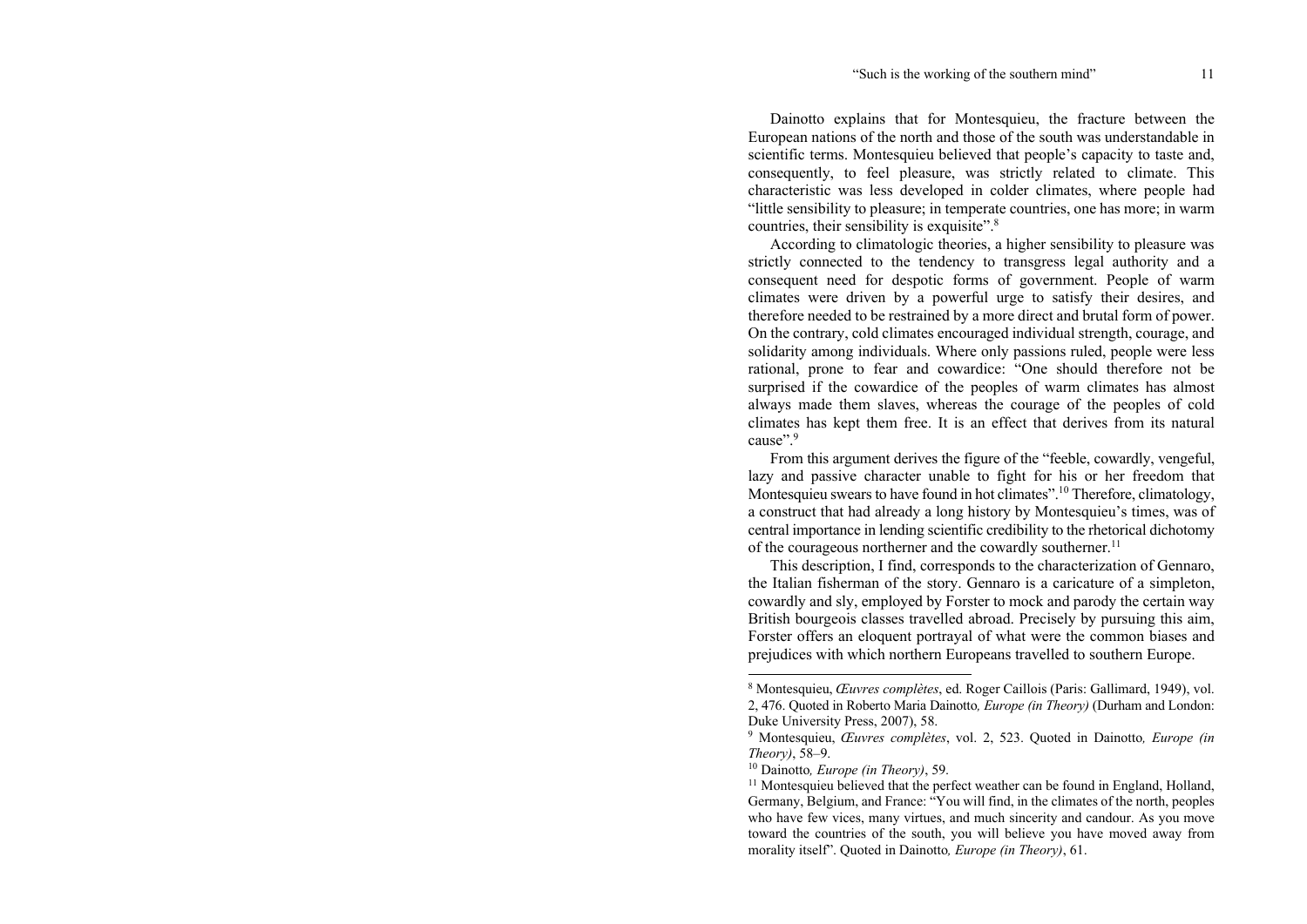In "The Story of a Panic", Forster uses the Italian setting and summons Greek mythology at once to contrast the reticence and inhibition of English behaviour. Social relations among the English travellers, governed by empty formalism, are placed in stark contrast with the values of spontaneity, impulsiveness, and unconstrained behaviour conveyed by Gennaro.

Although Forster does mock and criticize the British, the dichotomy between the rationality and modernity of England, on the one hand, and the backwardness of Italy, on the other, remains completely intact in his writings. Forster describes a complex conflict, but the complexity is all on the side of the British, while Italians are given a symbolic and fixed function, which he uses as a plot device. Italy is thus a narrative expedient that "functions as an occasion for getting beyond 'the muddle' of English social convention and traditional cultural values. It is a site for identifying what it might really mean 'to live.'"<sup>12</sup> Italians exist, in short, to help the British overcome their excessive focus on decorum and rationality, and rediscover emotional and sensual pleasures.

Gennaro is naturally awkward and bad-mannered; his lack of culture, exemplified by his inability to speak English, forces the visitors to lower themselves to his level of ignorance. Linked by their lack of culture, by their somewhat bestial natures, the child (Eustace) and the "primitive other" (Gennaro) share an uncomplicated approach to social intercourse that deeply irritates and worries the narrator.

In the following passage, the narrator grades his language so as to better explain the notion of class distinction to Gennaro. This is done in the context of a lesson on the proper use of Italian:

When I heard him clearing the table I went in, and, summoning up my Italian, or rather Neapolitan—the Southern dialects are execrable—I said, "Gennaro! I heard you address Signor Eustace with 'Tu'. … You are not right. You must use 'Lei' or 'Voi'—more polite forms. And remember that, though Signor Eustace is sometimes silly and foolish—his afternoon for example—yet you must always behave respectfully to him; for he is a young English gentleman, and you are a poor Italian fisher-boy".

[---]

An honest English fisherman would have landed me one in the eye in a minute for such a remark, but the wretched down-trodden Italians have no pride. Gennaro only sighed, and said: "It is true".13

<sup>12</sup> Ann Ardis, "Hellenism and the Lure of Italy", in *The Cambridge Companion to E. M. Forster*, ed. D. Bradshaw (Cambridge: Cambridge University Press, 2007), 71. 13 E. M. Forster, "The Story of a Panic", in *Collected Short Stories* (Harmondsworth: Penguin Books, 1954), 23.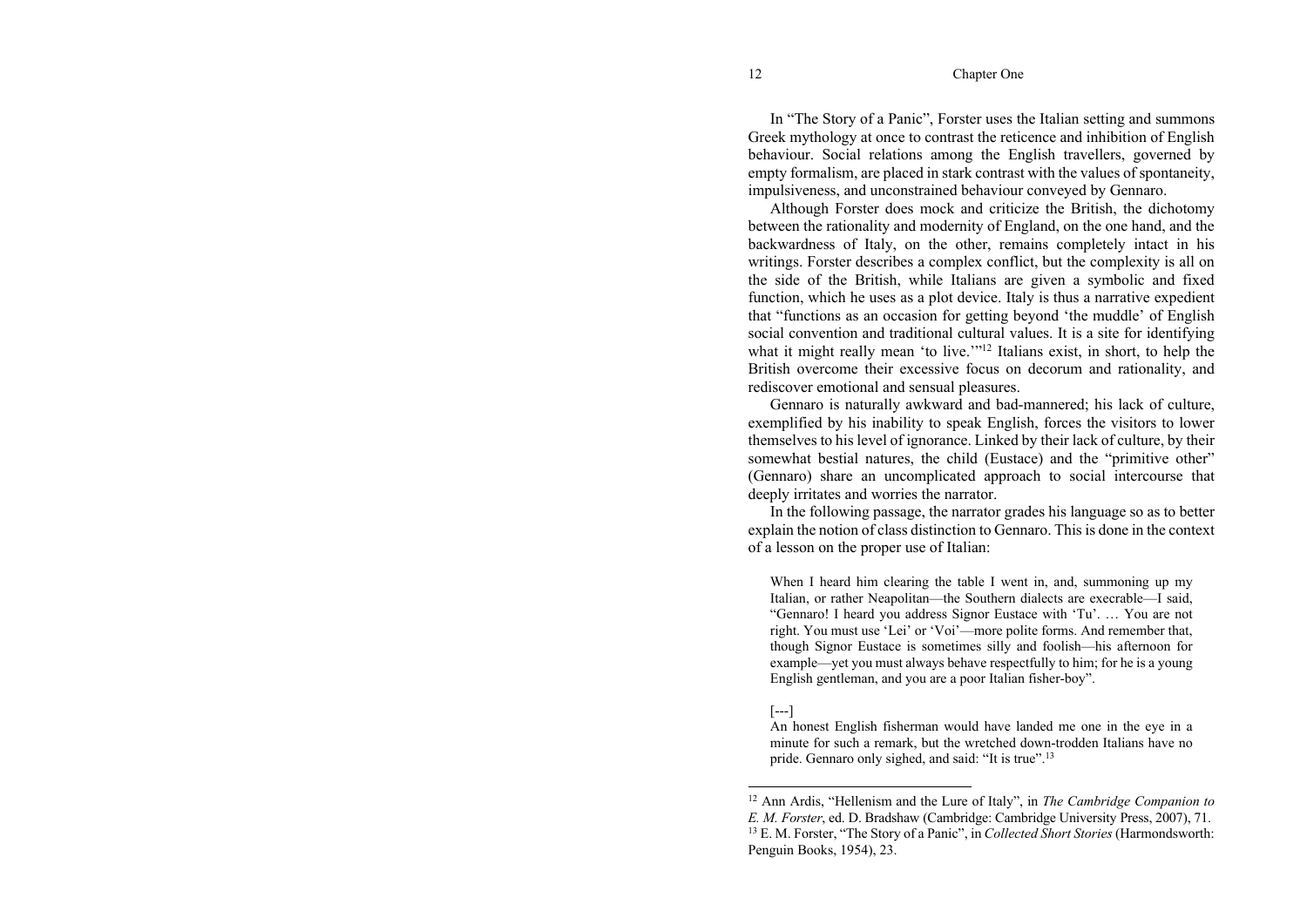The narrator comments on the feeble and inherently weak nature of Italians, the indignity of their lives as victims.<sup>14</sup> He feels more at ease in Italy than in England to express himself in a snobbish, paternalistic, and aggressive way. He believes he has to display a certain brutality in his speech to make himself understood and obeyed by the Italian simpleton. This behaviour could be plausibly motivated by the already mentioned widely-shared belief in the propensity and responsiveness among Southern Europeans towards despotism.

In the story, English fishermen are portrayed as simple but honest and dignified, whereas Italian ones are imagined as spineless, vicious, and unreliable. In the end, Gennaro's negative traits are set in direct contrast with the qualities (strength, honesty) that supposedly constitute "Englishness". In the following scene, Gennaro holds on to his bribe, childishly and excessively, a moment before dying:

"The ten lire are mine", he hissed back, in a scarcely audible voice. He clasped his hand over his breast to protect his ill-gotten gains, and, as he did so, he swayed forward and fell upon his face on the path. He had not broken any limbs, and a leap like that would never have killed an Englishman, for the drop was not great. But those miserable Italians have no stamina. Something had gone wrong inside him, and he was dead.<sup>15</sup>

Gennaro is killed by his greed, weakness, and lack of courage. He is dishonest until the end, and his death offers a final opportunity for the narrator to ridicule him. Gennaro dies vulgarly and stupidly: falling on his face from a modest height, and clinging to his money, proving once and for all to the narrator, and to the reader, the weakness and corruptible nature of southern people. Italians are described as vicious, dishonest, and weak not

<sup>&</sup>lt;sup>14</sup> Ashis Nandy helps us understand the narrator's contempt for his victim, his disdain for Gennaro's passivity and indifference through the following observation on Rudyard Kipling: "Kipling distinguished between the victim who fights well and pays back the tormentor in his own coin and the victim who is passive-aggressive, effeminate, and fights back through non-cooperation, shirking, irresponsibility, malingering and refusal to value face-to-face-fights. The first was the 'ideal victim' Kipling wished to be, the second was the victim's life young Kipling lived and hated living". Gennaro clearly embraces his condition of victimhood with passivity and cowardice. Ashis Nandy, *The Intimate Enemy: Loss and Recovery of Self under Colonialism* (Delhi: Oxford University Press, 1983), 69.

<sup>&</sup>lt;sup>15</sup> Forster, "The Story of a Panic", 33.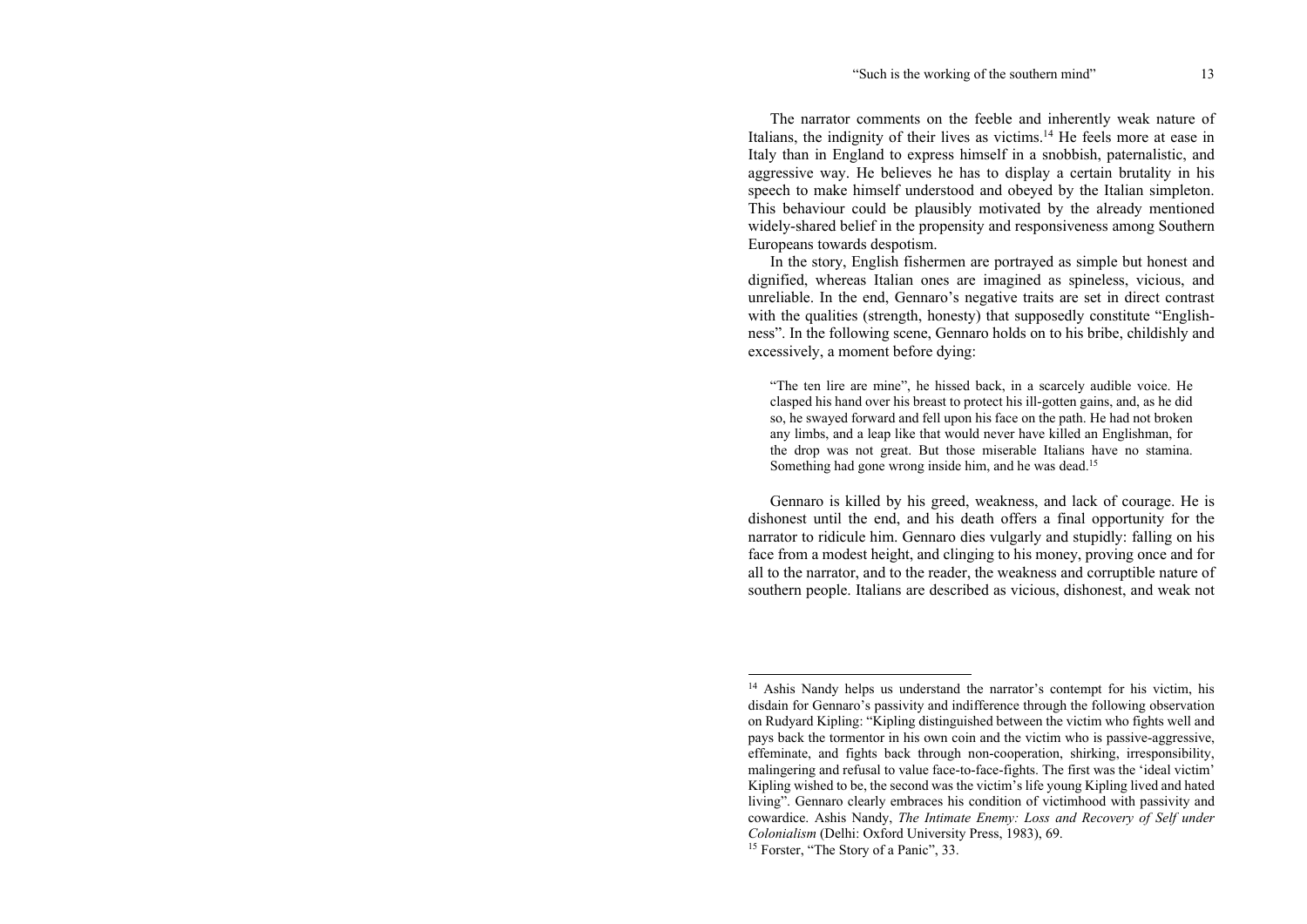so much in absolute terms, but in a continuous comparison with the English.16

Gennaro's poor acquaintance with the rules of behaviour among social classes makes him uncivilized and coarse, but at the same time puts him in a privileged position to communicate with Eustace, who is still young, innocent, and relatively uncorrupted by British civilization. Eustace, in turn, can easily communicate with Gennaro not only by virtue of his youth and lack of education, but also because of a natural weakness of character.

Forster's satire, in this story, is indeed directed towards the British, not the Italians. The point of his critique, however, is the blindness of the British bourgeoisie to the values that Italy represents. Although Forster reworks the dichotomies he uses (civilized behaviour vs. natural behaviour, manners and conventions vs. spontaneity, culture vs. nature, and so on) in favour of the Italians, he keeps such dichotomies whole.

In a particularly telling passage of the short story, the narrator remarks on the "southern avarice" as a trait constitutive of the land and its people. The garlicky breath of Gennaro simultaneously signals poor hygiene, proximity to nature, and poor moral qualities:

It is astonishing how the most dishonest of nations trust us. Indeed they often trust us more than we trust one another. Gennaro knelt up on his sack. It was too dark to see his face, but I could feel his warm garlicky breath coming out in gasps, and I knew that the eternal avarice of the South had laid hold upon him.<sup>17</sup>

The presence of Gennaro, in a room too dark for him to be seen, is conveyed by the smell of his breath. Gennaro is a victim of the south, a lesser creature of avarice and greed.

At the end, the narrator expresses his view of Italy in the following terms: "Such is the working of the Southern mind".18 This statement, typical of colonial discourse, assumes the existence of a "Southern mind" which, in its essence, makes itself available to the rational understanding of the narrator:

<sup>&</sup>lt;sup>16</sup> The dishonesty of Italians (and their political institutions) is a common trope in British literature set on the continent at least since the novel of manners and the Gothic novel, in which Southern Europe used to be depicted as the old world of decadent court culture and as a site where political institutions still relied on religious ones, making them appear as backward and feudal to the British. British society, on the other hand, represented the new world, ruled by the dynamic, strong, and genuine values of the bourgeois classes.

<sup>&</sup>lt;sup>17</sup> Forster, "The Story of a Panic", 29.

<sup>18</sup> Forster, "The Story of a Panic", 32.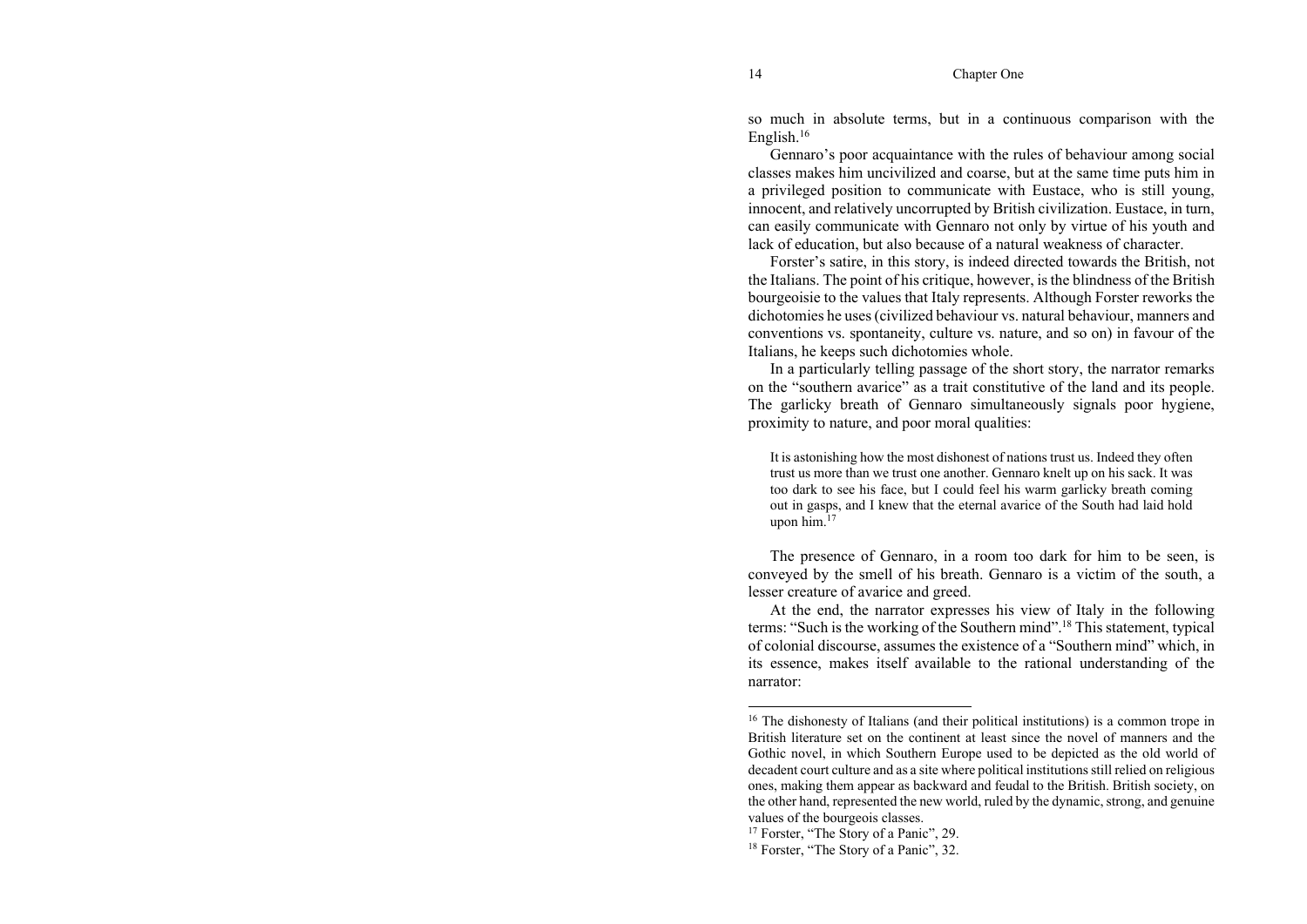If orientalism, as Said describes it, has a structure, this resides in its tendency to *dichotomize* the human continuum into we-they contrasts and to *essentialize* the resultant 'other'—to speak of the oriental mind, for example, or even to generalize about 'Islam' or 'the Arabs.' All of these Orientalist 'visions' and 'textualizations,' as Said terms them, function to suppress an authentic 'human' reality.19

"The Story of a Panic" displays a complex and ambiguous geo-political vision. Forster displays a very self-reflective relationship with his social world of constraints and privilege. This dialectic relation is at the very core of his works and allows him to create a multitude of plausible and complex characters. Searching for a possible alternative to his social world, he attributes to Italy many characteristics opposed to those generally associated with his social class. In other words, Forster's Italians are a reservoir of what is repressed or excluded in and by the British social milieu he examines.

### **The White Woman's Burden and the Effects of Civilization: "The Eternal Moment"**

I will read "The Eternal Moment" in the light of a second key-concept Dainotto discusses in relation to the conceptualization of Europe during the modern centuries: the white man's sense of guilt for the loss of traditional values that come with modernity, brought to the south by the northern nations.20 Miss Raby embodies and expresses the sense of guilt that comes from seeing a less developed community contaminated by modernity and its capitalistic ways. In the course of the story, as we will shortly see, Miss Raby will explicitly compare Italy to England's Eastern colonies, and take upon herself the task to atone for what civilization has done to Vorta.

Miss Raby feels (and she actually is, according to Forster's narration) singlehandedly responsible for the changes that have been taking place in Vorta. The town has lost its innocence and purity because of the economic success that came as a consequence of the commercial success of her novel. Miss Raby, in the following passage, laments the changes that, in her eyes, have brought about a loss of "pastoral values":

<sup>19</sup> James Clifford, "On Orientalism", in *The Predicament of Culture: Twentieth-Century Ethnography, Literature, and Art* (Cambridge: Cambridge University Press, 1988), 258.

<sup>&</sup>lt;sup>20</sup> For a reading of "The Eternal Moment" that in spite of adopting an altogether different perspective (the unexpected results of tourism and intercultural exchange), presents several points of convergence with my own, see Krzysztof Fordoński's "Tourism as a Destructive Force in E. M. Forster's Early 'Italian' Fiction", *Linguistic Academy Journal of Interdisciplinary Language Studies* 2 (2012): 21–34.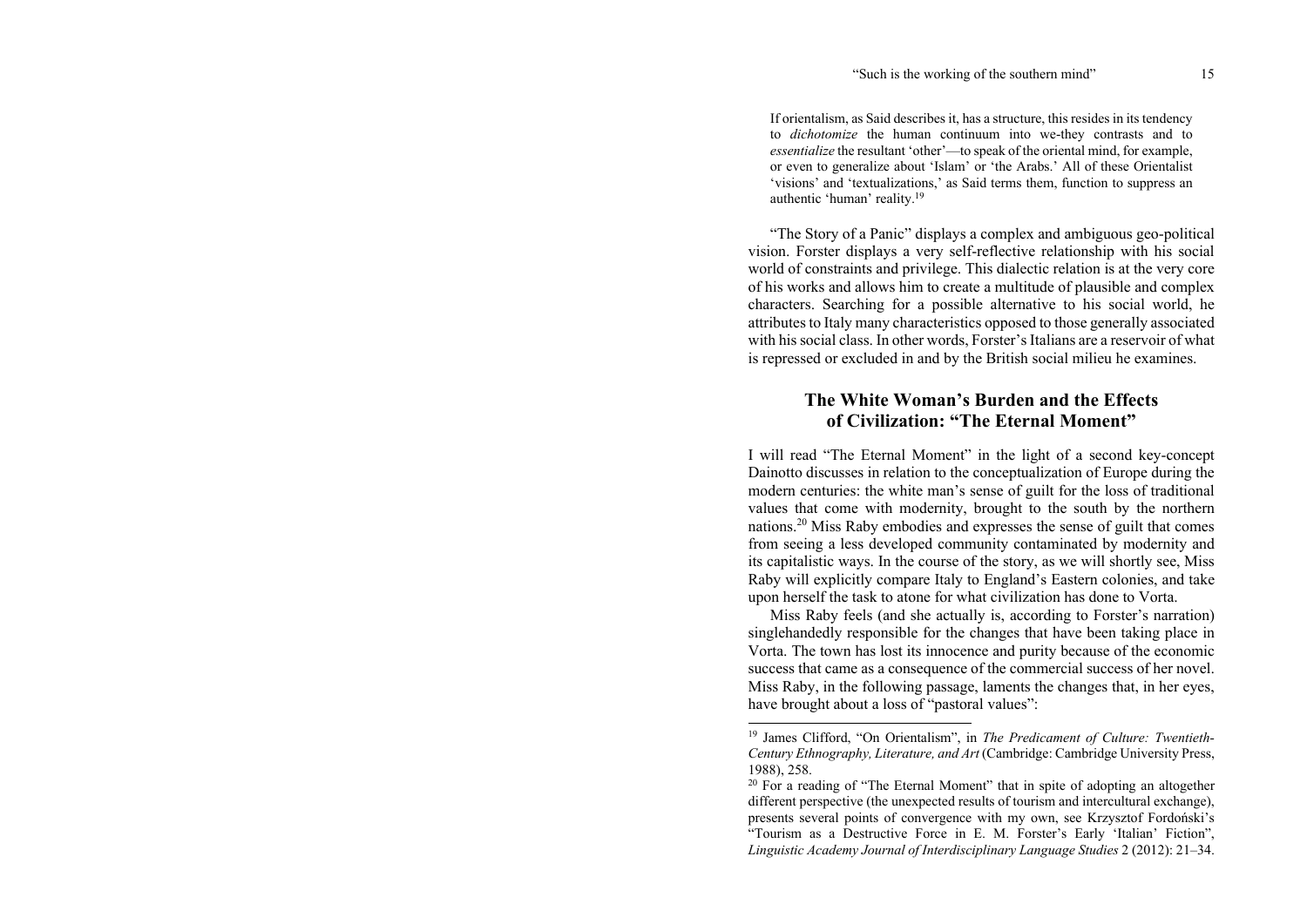#### Chapter One

A village must have some trade; and this village had always been full of virility and power. Obscure and happy, its splendid energies had found employment in wresting a livelihood out of the earth, whence had come a certain dignity, and kindliness, and love for other men. Civilization did not relax these energies, but it had diverted them; and all the precious qualities, which might have helped to heal the world, had been destroyed. The family affection, the affection for the commune, the sane pastoral values—all had perished while the campanile which was to embody them was being built. No villain had done this thing: it was the work of ladies and gentlemen who were good and rich and often clever—who if they thought about the matter at all, thought that they were conferring a benefit, moral as well as commercial, on any place in which they chose to stop.21

Miss Raby deplores the effects of "civilization". The town used to be a dignified place of innocence and honest work. Civilization has clearly made Vorta weak and corrupt; its inhabitants ambitious and hopelessly vulgar. Feo is the chief example of this metamorphosis. As a young boy of humble origins, he used to be gifted with honesty and genuineness, whereas now, in Miss Raby's eyes, he seems to have lost all of his natural dignity by aspiring to a higher social position. He has become scheming, sly, and vulgar:

It was absurd to blame Feo for his worldliness—for his essential vulgarity. He had not made himself. It was even absurd to regret his transformation from an athlete; his greasy stoutness, his big black kiss-curl, his waxed moustache, his chin which was dividing and propagating itself like some primitive form of life.<sup>22</sup>

Feo's physical characteristics of greasiness, stoutness, and darkness seem to have been summoned to convey a sense of unpleasantness. The adjectives "greasy" and "waxed" confer on his appearance a general quality of uncleanliness and sliminess. The description ends and culminates in the threatening (propagating) presence of primitive life. Feo used to be handsome, but is now worldly and vulgar, greasy and repulsive.

In Miss Raby's perspective, the "natives" can only be morally ruined by civilization, or, better said, there must be at least a degree or an initial phase of moral corruption before civilization can show its positive face. Forster says this clearly of Miss Raby: "She was not enthusiastic over the progress of civilization, *knowing by Eastern experiences* that civilization rarely puts her best foot foremost, and is apt to make the barbarians immoral and vicious before her compensating qualities arrive".23 On an ideological and

<sup>21</sup> E. M. Forster, "The Eternal Moment", in *Collected Short Stories*, 205.

<sup>22</sup> Forster, "The Eternal Moment", 212.

<sup>23</sup> Forster, "The Eternal Moment", 200. Italics added.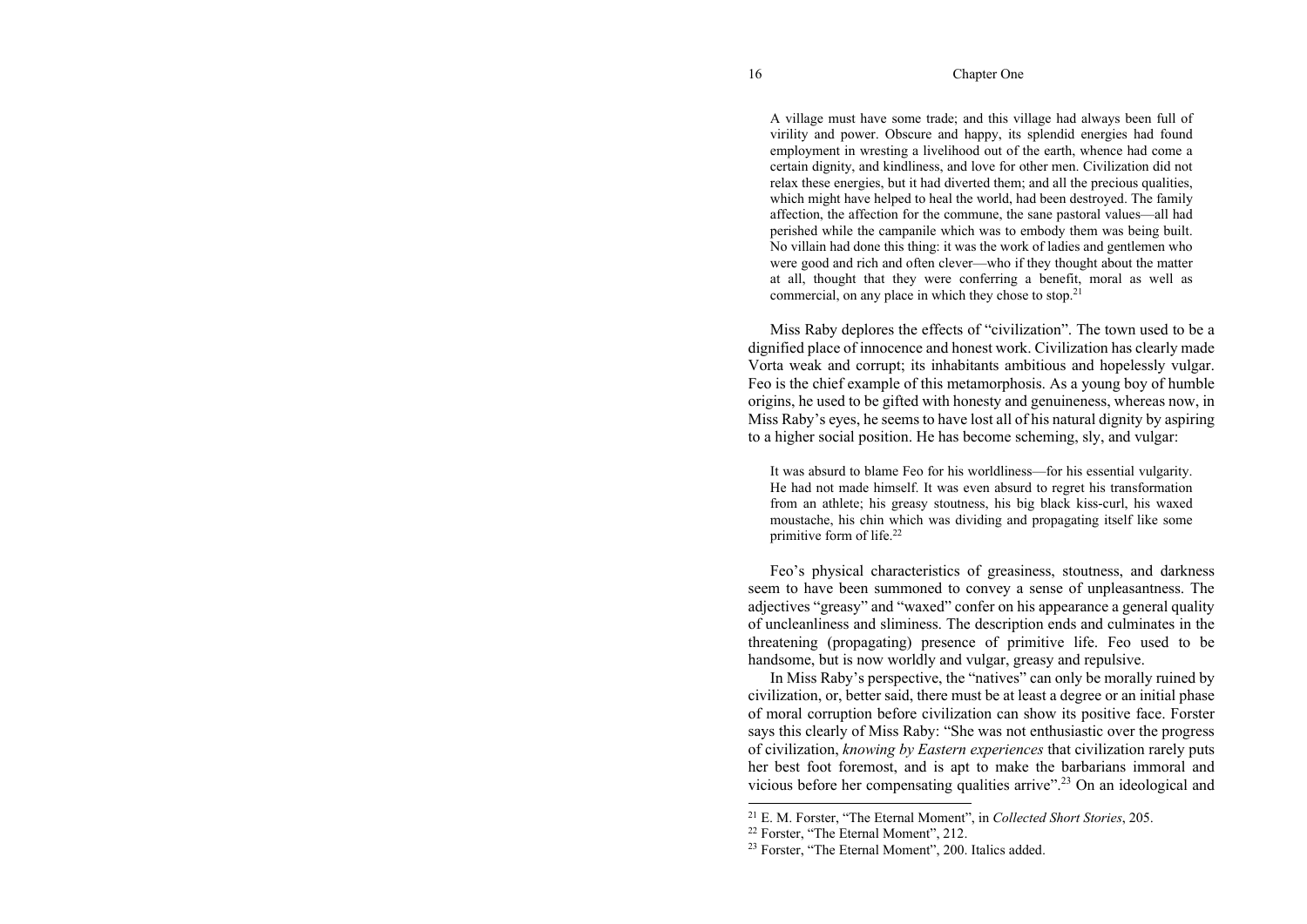socio-political level, the relation between Italy and the world of British colonies could hardly have been made more explicit by the passage.

In the story, the "natives" do not have any say in the matter of the commercial development of their own town. When an Englishwoman from the upper classes decides to make their small town famous by publishing a novel, all they can do is surrender, grow economically, and become hopelessly vulgar. In short, agency is on the side of the British, while the Italian is reduced to a passive object. As such, uneasiness is expressed every time Italians try to "rise" socially, refuse to stay "in their places", or aspire to become wealthy, as this goes against their "natural role", assigned to them by the British.

We learn, from this story, that it was possible (although probably not common) for a British woman of Miss Raby's social position to ask to be given an Italian child. Miss Raby means to ease her guilt by teaching the child the goodness of wealth and civilization, the very same elements she deems responsible for the decline of the town. In the narration, her gesture is clearly symbolic.

We witness in Miss Raby a tension between two myths very much at work in British perceptions of Italy: that of the civilizing mission, on the one hand represented by Miss Raby's desire to save the child by bringing him back to civilization where he can be properly educated, and that of the good savage on the other, represented by the Feo of her memories. In this case, the white woman's burden goes hand in hand with a guilty conscience, which has its origin not so much in her bringing civilization to this Italian town, but rather in her being responsible for shattering the child-like delusional state of ignorant bliss within which the noble savage—the Feo of her memories—lived.<sup>24</sup> Between the young Feo, the father Feo, and the son,

 $24$  Rana Kabbani explains the notion of the white man's burden in the following way: "The image of the European colonizer had to remain an honourable one: he did not come as exploiter, but as enlightener. He was not seeking mere profit, but was fulfilling his duty to his Maker and his sovereign, whilst aiding those less fortunate to rise toward his lofty level. This was the white man's burden, that reputable colonial *malaise* that sanctioned the subjugating of entire continents". Kabbani detects the hierarchical accommodation of the Orient and Southern Europe in a single universal hierarchy of exoticism, when she quotes Friedrich Schlegel: "In the Orient we must look for the most sublime form of the Romantic, and only when we can draw from the source, perhaps will the semblance of southern passion which we find so charming in Spanish poetry appear to us occidental and sparse". Schlegel could hardly have made more explicit the cultural nature of the divide between the East and the West: when the West will know something more exotic than the South of Europe, the South of Europe will be considered occidental. Rana Kabbani,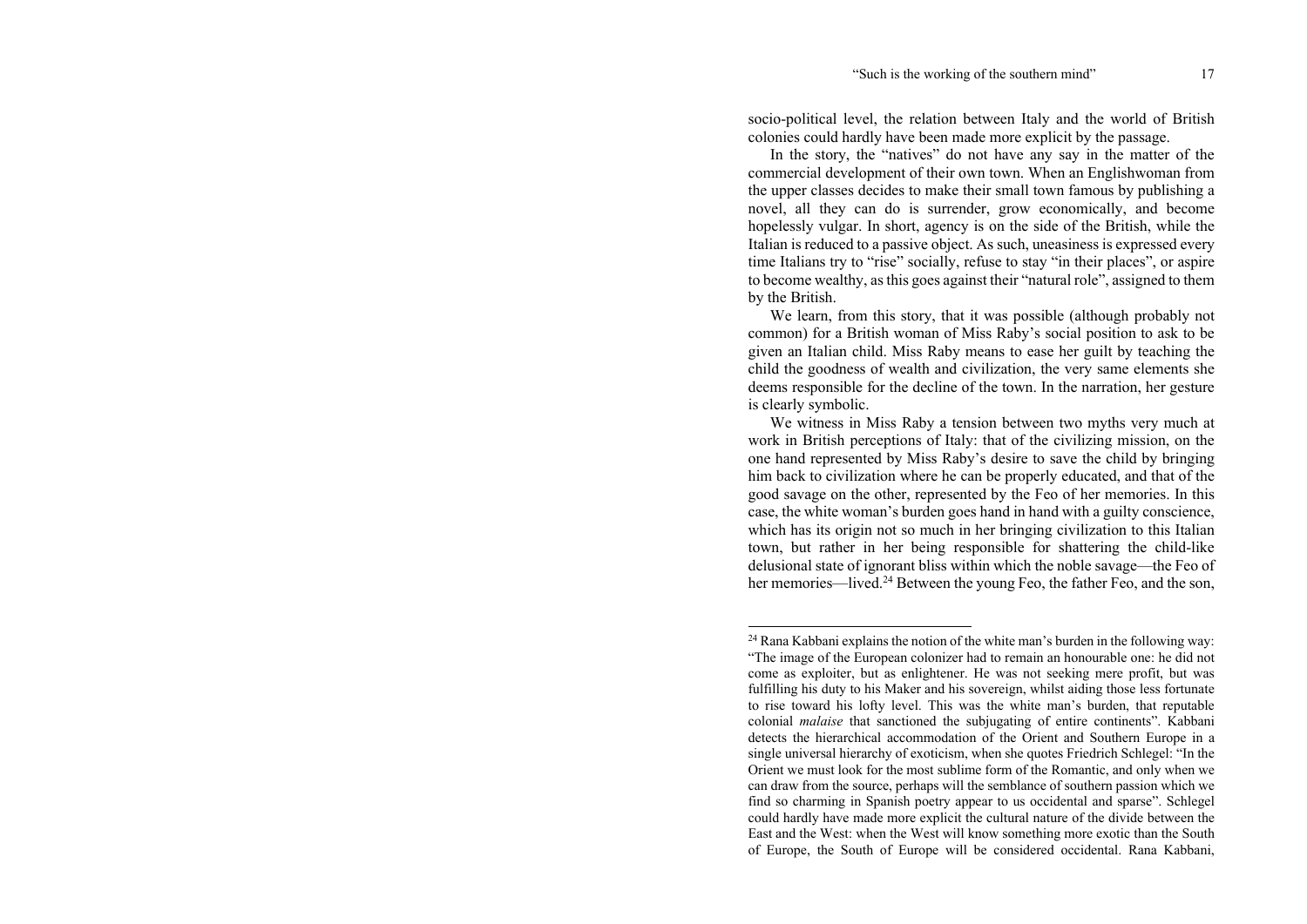we have a representation of the three stages of the civilizing process: innocence (the young Feo), followed by a violent coming-of-age resulting in a loss of morality (the father Feo), and finally a thorough embodiment of civilization (which is what awaits the son after possibly being educated in England).

Forster's narration suggests that Miss Raby is not meant to be a thoroughly negative character. Although she is not the heroine who manages, after struggling with herself, to reach beyond her social position and undergo a profound and positive transformation (she is too whimsical, egoistic, and superficial to undergo such a metamorphosis), she is not completely condemned either. Forster depicts her as someone with good intentions who does not know how to act upon them correctly or is not strong-willed enough to do so. Wilfred Stone argues that "the reader is never allowed to think well of Feo, but he has an even harder time (contrary to the author's intentions) thinking well of Miss Raby".25 We do not like Miss Raby because of her overconfident assumption of social and existential superiority, but it is very possible that this was not the case over a hundred years ago; it is possible that the portrayal of Miss Raby as clumsy but fundamentally good-hearted was mostly credible and current for the readership of the time.

When Miss Raby offers Feo money in exchange for his youngest son, Feo is not scandalized in the least, but asks himself "if he could persuade his wife to give up the little boy and, if he did, how much they dare ask from Miss Raby without repulsing her".<sup>26</sup> Feo is meant to be unpleasant and dishonest throughout; therefore, it is clear that complexity and density of character are all on Miss Raby's side. When Miss Raby reveals her thoughts and feelings so openly to Feo, Colonel Leyland is angry and hurt that "she had exposed her thoughts and desires to a man of another class. Not only she, but he himself and all their equals, were degraded by it. She had discovered their nakedness to the alien".<sup>27</sup>

Mr Tytler and Miss Raby both attempt at positing themselves on the side of civilization through their dealings with an uncivilized—or at least much less civilized—other. Forster mocks these attempts to a great extent, but he does so in a narrative which features Italians as mere narrative devices, mere blue screens against which the peculiarities of the British ethos can be

26 Forster, "The Eternal Moment", 219.

*Europe's Myths of Orient* (Bloomington: Indiana University Press, 1986), 6 and 29 (for Schlegel's quote).

<sup>25</sup> Wilfred Stone, *The Cave and the Mountain: A Study of E. M. Forster* (Stanford: Stanford University Press; London: Oxford University Press, 1966), 139.

<sup>27</sup> Forster, "The Eternal Moment", 221.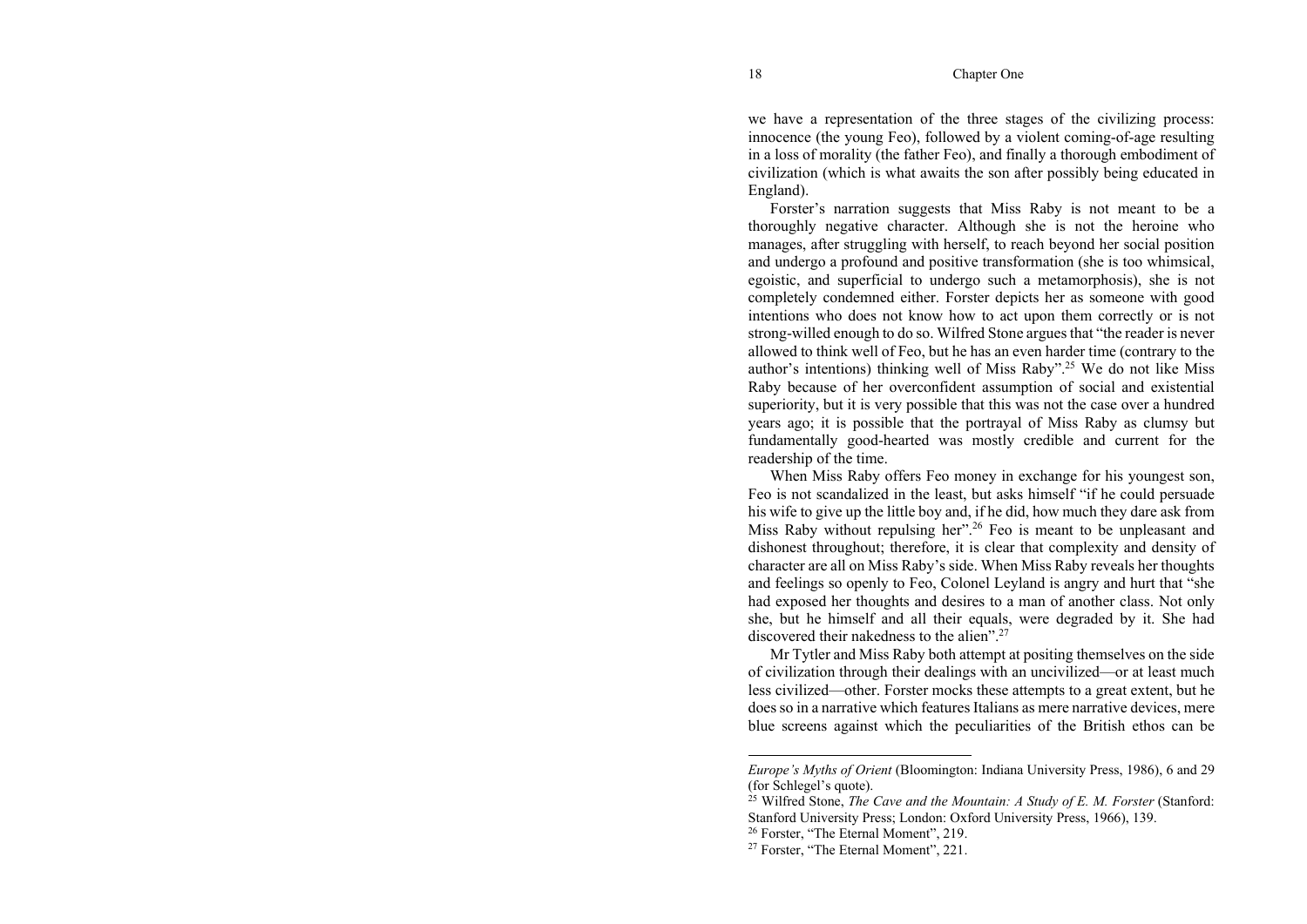highlighted. Forster is thus able to mock his British characters by contrasting them with the Italian ethos, but his voice never seems to allow for a second layer of mockery—a meta-mockery as it were—which would have questioned the use of Italians in his own novels as a plot device.

In Forster's Italian short stories I see at work a fundamental contradiction that generates challenging narratives framed by an ideological mystification. On the one hand, Forster is directing a sharp critique towards British bourgeois society and its social constraints, British expatriates, and mass tourism. On the other hand, by making use of Italy as the cultural polar opposite of England, as a trope for salvation through its immediacy to life, he pays a compliment to Italy at the same time as he consigns it and confines it to this particular role. By investing Italy with the task of improving the British bourgeois classes, he makes of it a tool for England's self-definition and aggrandizement.<sup>28</sup>

### **The Modern Conceptualization of the Primitive Savage:**  *Where Angels Fear to Tread*

In this novel there is a modern characterization of the primitive savage, represented by the Italian antagonist of the story, Gino. Alive and energetic but coarse, intelligent but greedy and unrefined, prone to aggressiveness and capable of an animalistic form of violence, Gino's personality, still untamed by civilization, at the same time attracts and repulses the British protagonist of the novel. At times idealized for his innocence and simplicity, at times disparaged for precisely the same reasons, Gino is associated with the simpleton Gennaro of "The Story of a Panic" and the sly Feo of "The Eternal Moment" by virtue of his weak moral character.

Gino is also the most complex of Forster's Italian characters; certainly there is a novel depth to his personality, a complexity which distinguishes him from both Gennaro and Feo and does not make him univocally unpleasant and corrupt: only one part of him is, but there is also a distinctive power about him, which is essentially engendered by two "primal" factors: his sexual attractiveness and his aptitude for paternal love.

<sup>&</sup>lt;sup>28</sup> The result is encapsulated in the passage below by Suzanne Roszak: "While rightfully noting Forster's internationalism and his social progressivism, readers rarely comment on the Italian novels' primitivist understanding of Italy, their dichotomous vision of the relationship between North and South, or the way that this vision subtly reinforces England's central position within the global order". Suzanne Roszak, "Social Non-Conformists in Forster's Italy: Otherness and the Enlightened English Tourist", *Ariel: A Review of International English Literature* 45, no. 1–2 (January–April 2014): 168.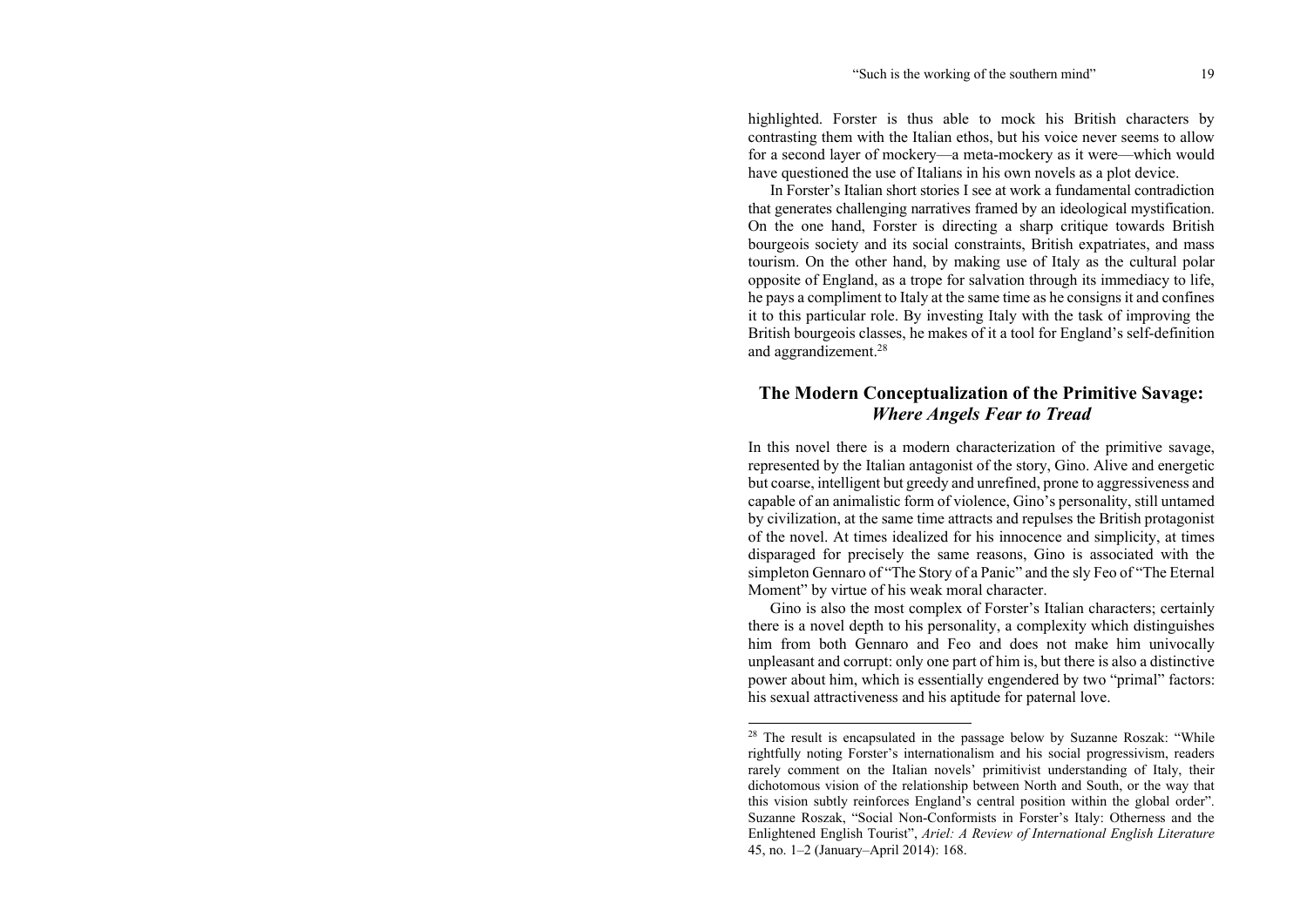#### Chapter One

Gino's calm acceptance of human feelings, his unsophisticated character, and his uncomplicated approach to life put him in direct contrast to Philip, the British protagonist. The novel certainly sets up an explicit comparison between bourgeois England and Italy mirrored by the contrast between the characters of Philip and Gino. Philip is characterized by a series of unpleasant traits: pedantry, lack of intuition, and cowardice in ordinary matters. All this intellectual density is counteracted by Gino's direct personality which is, however, at times ambiguous, as it fluctuates between a positive talent for life and an animalistic and violent energy.<sup>29</sup> Essentially, Gino's character is not as thoroughly defined as Philip's, and remains instrumental to a possible change in the souls and behaviour of the British visitors. Gino's positive and negative aspects (his positive energy, on the one hand, his coarseness, greed, and aggressiveness, on the other) related to the tension between sexuality and paternal love, clearly belong to a characterization of the primitive other, as they both speak of a personality untamed by civilization. Hence, Philip is at the same time attracted to and repulsed by Gino,<sup>30</sup> simultaneously described, in the following passage of the novel, as dirty, greasy, unpleasant, but nevertheless attractive:

The face of Signor Carella [Gino] was twitching too much for Philip to study it. But he could see the hands, which were not particularly clean, and did not get cleaner by fidgeting amongst the shining slabs of hair. His starched cuffs

<sup>&</sup>lt;sup>29</sup> "Primitive" people are often idealized for their supposed innocence and sometimes disparaged for precisely the same reason. Their scarce familiarity with civilization and cultivated moral virtues results in general deviousness and a propensity to lie. The simpleton Gennaro, the vulgar dentist's son, and the sly Feo are connected by their propensity to lie and cheat, by their impulsiveness, meanness, and by their basic and uncomplicated feelings. John Stuart Mill explicitly attributes this sort of characteristics to the peoples of Southern Europe, whom, in the following passage, are associated to the people of "the East": "This kind of cruelty is not mere hardheartedness, absence of pity or remorse, it is a positive thing; a particular kind of voluptuous excitement. The East, and Southern Europe, have afforded, and probably still afford, abundant examples of this hateful propensity". The quote is reported in David Spurr, *The Rhetoric of Empire: Colonial Discourse in Journalism, Travel Writing, and Imperial Administration* (Durham: Duke University Press, 1993), 160.

<sup>&</sup>lt;sup>30</sup> In D. H. Lawrence's writings on Italy there is a similar pattern of attraction and repulsion, a typical trope of colonial representation. In *Twilight in Italy* (1916), for instance, Lawrence describes the Italian character Faustino in terms strongly reminiscent of those used by Forster (Philip) to describe Gino Carella: "All the while his beauty, so perfect and so defined, fascinated me, a strange perfection about him. But his movements, whilst they fascinated, also repelled". D. H. Lawrence, *Twilight in Italy* (London and New York: Tauris Parke Paperbacks, 2015), 125.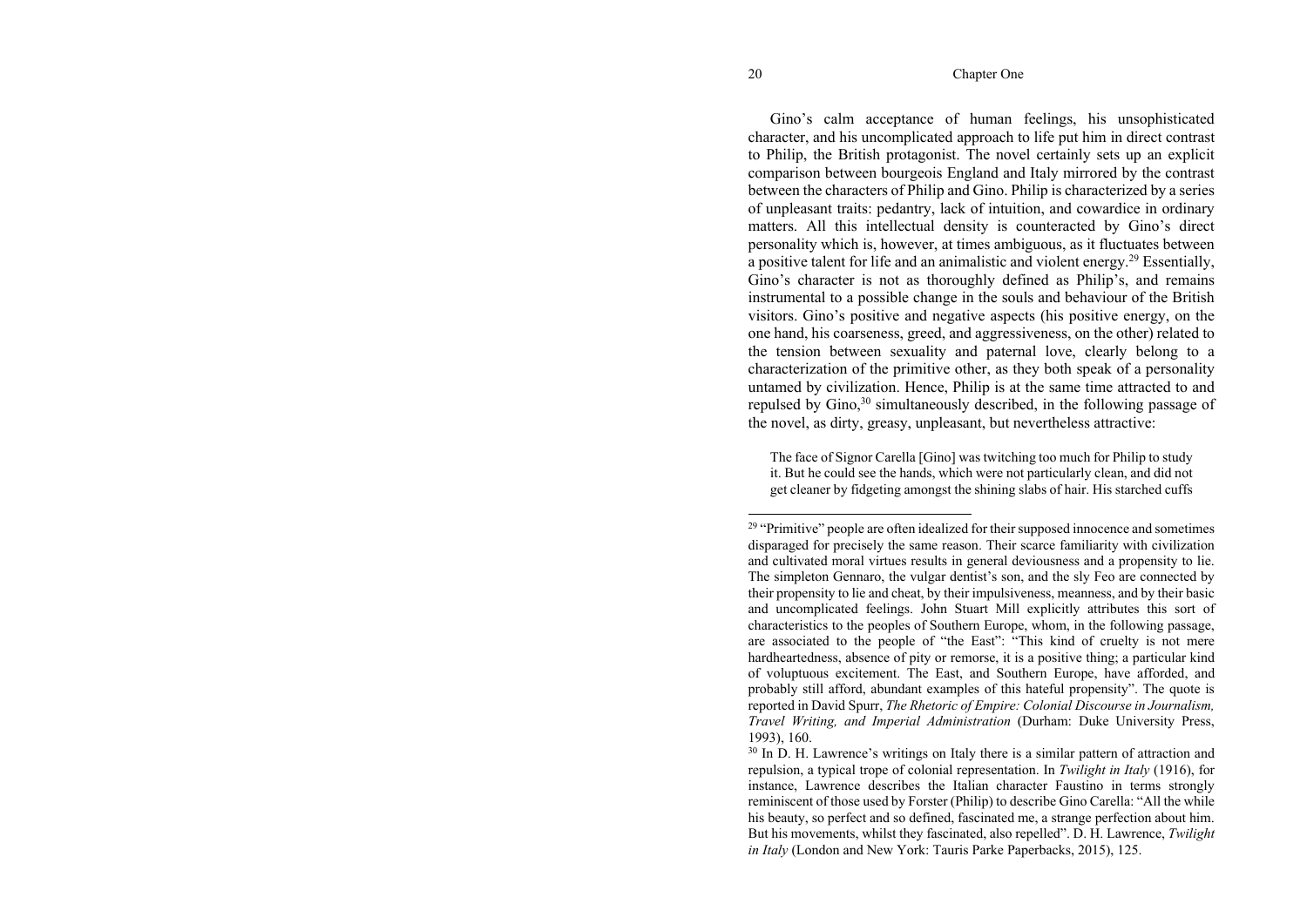were not clean either, and as for his suit, it had obviously been bought for the occasion as something really English—a gigantic check, which did not even fit…. And Philip had seen that face before in Italy a hundred times seen it and loved it, for it was not merely beautiful, but had the charm which is the rightful heritage of all who are born on that soil. But he did not want to see it opposite him at dinner. It was not the face of a gentleman.<sup>31</sup>

In this passage, a tension between the myths of civilization and of the noble savage is at work. The noble savage is first criticized from the point of view of civilization, which is here associated with a certain standard of cleanliness, and after Gino is gently but unequivocally mocked for aping British social habits, the positive aspects of his savage nature are finally pointed out: he is beautiful, charming, in existential symbiosis with his heritage and the soil, etc. However, Philip closes by admitting that despite the positive aspects of the savage, civilization still has to win: one would never accept such a person sitting at a proper British dinner.

Philip has much to learn from Gino when it comes to the naturalness of emotions and the immediacy and physicality of love, but the downside of these qualities is vulgarity, coarseness, and brutality. Gino's avarice (the "avarice of the South", which, in "The Story of a Panic", belongs to Gennaro) and uncouthness constantly threaten (and make up) his charm. Philip does not know how to resolve the contradictions which Gino personifies, and we do not know how much Forster himself is struggling with the same contradictions, or if he is merely "using" them to better illustrate Philip's snobbism and ineptitude for life.

In any case, I do not see such polarized characterizations of England and Italy as neutral literary devices. In this regard, I fully share Roszak's disagreement with a reading of Foster's Italian novels as narratives encouraging "humbleness" in British travellers, and aiming at "rais[ing] questions about England's supposed primacy within the global order"; "asking their characters and their readers to recognize the limits of their understanding and to absorb the rich body of knowledge that the Other may choose to teach them".<sup>32</sup>

Italian people do not "choose" to teach the British anything. Thoroughly unaware of the pedagogic task that has been assigned to them, they act as simple-minded but potentially treacherous creatures, at all times oblivious to the effect of their behaviour on the British visitors. In Forster's narratives, they clearly inhabit a pre-modern world in which they picturesquely behave in the same mindless way they have always behaved. The task of

<sup>31</sup> E. M. Forster, *Where Angels Fear to Tread* (London: Penguin Books, 2012), 24.

<sup>32</sup> Roszak, "Social Non-Conformists", 169.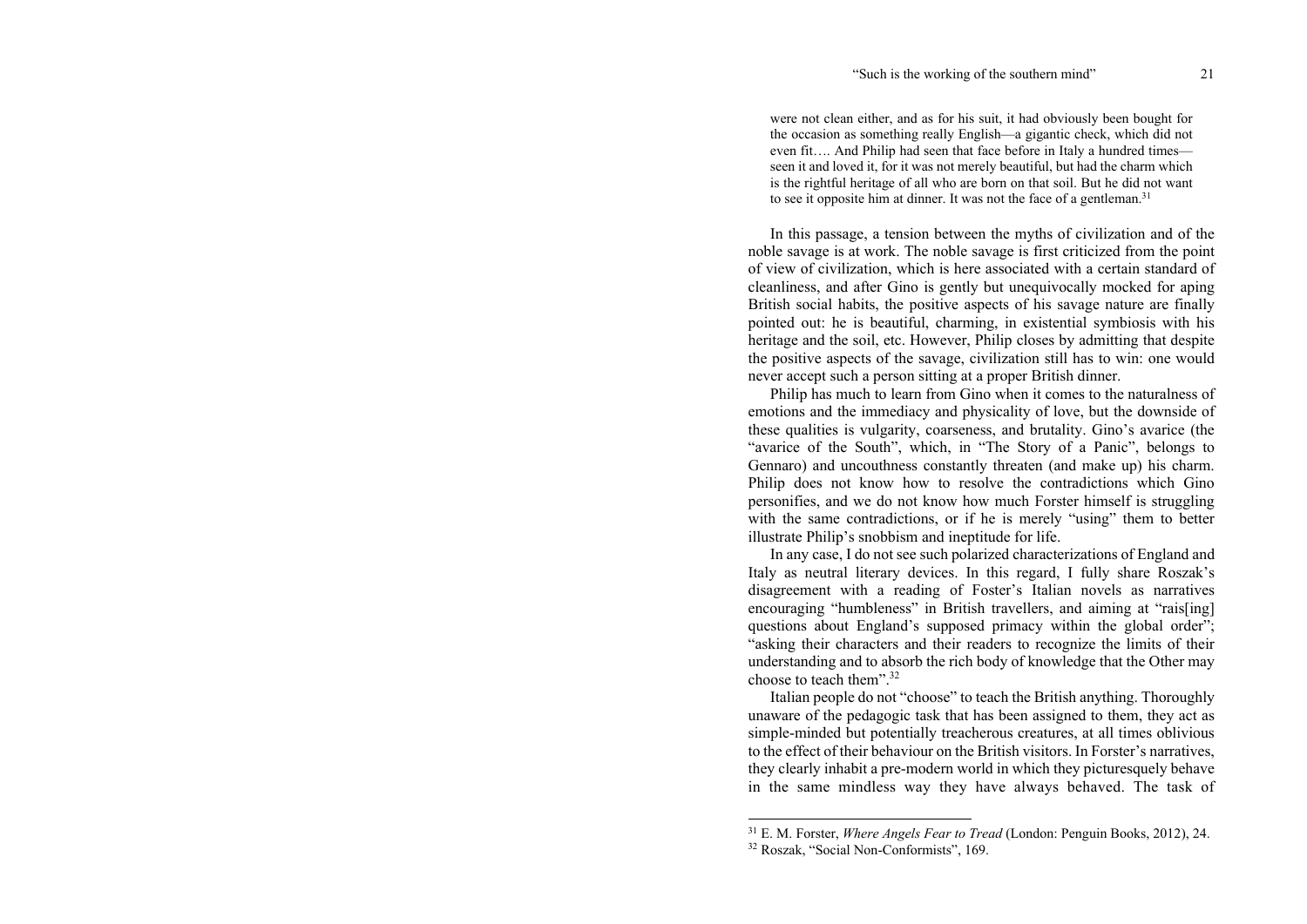Chapter One

philosophically speculating on the "northern character", on the "southern one", on the conflict between the two, and on what they might have to offer to each other, is left in the hands of the British characters. Italians are obviously unconcerned with these grave issues and live life as it comes.

More importantly, this interpretation overlooks the epistemic effects of Forster's employment of Italy as a narrative device, and the over-emphasis on and reiteration of

the purported difference of both rural and urban Italian spaces and their inhabitants—their charming timelessness or anti-modernity; their dangerous natural beauty; their primal, animalistic violence; and their unabashed coarseness—thus fetishizing and often patronizing the 'primitive' Italian nature that inspires social experiment. The Italian novels also assert an implicit value judgement in the way in which the English characters transcend their less enlightened selves at the expense of the novel's Italians, whose lives are subordinated to the inner development of the tourist, generating a problematic hierarchy of which the narratives communicate little awareness.<sup>33</sup>

I believe that this hierarchy simply did not come across as problematic at the time. It was possibly a corollary of the current episteme and its archive, one that made possible the empire and that was in turn generated by it. I believe that Forster based the depiction of his narrative contexts on a widely spread understanding of what was the place that England occupied in the world in relation to other cultures, what other countries had and lacked in relation to England, and what they stood for in the world taxonomy. This does not make of Forster a conventional writer in any way, as he made a highly creative and unconventional use of these tropes, even trying to question some of them. Nevertheless, Forster, as everyone else, belonged to a specific historical era and employed his time's taxonomy of values, at times challenging them, at times adhering to them.

Forster very effectively questions the approach of British travellers to Italy, mocking their assumptions and expectations, and, even more significantly, tries to challenge, especially in the novel we are presently discussing, the British idealization of Italy as a realm of aesthetic beauty that would have transcended all forms of conflict between British social classes. However, the point at which Forster's critique stops is at the conventional division of Italian and British realms of existence along the

<sup>33</sup> Roszak, "Social Non-Conformists", 170.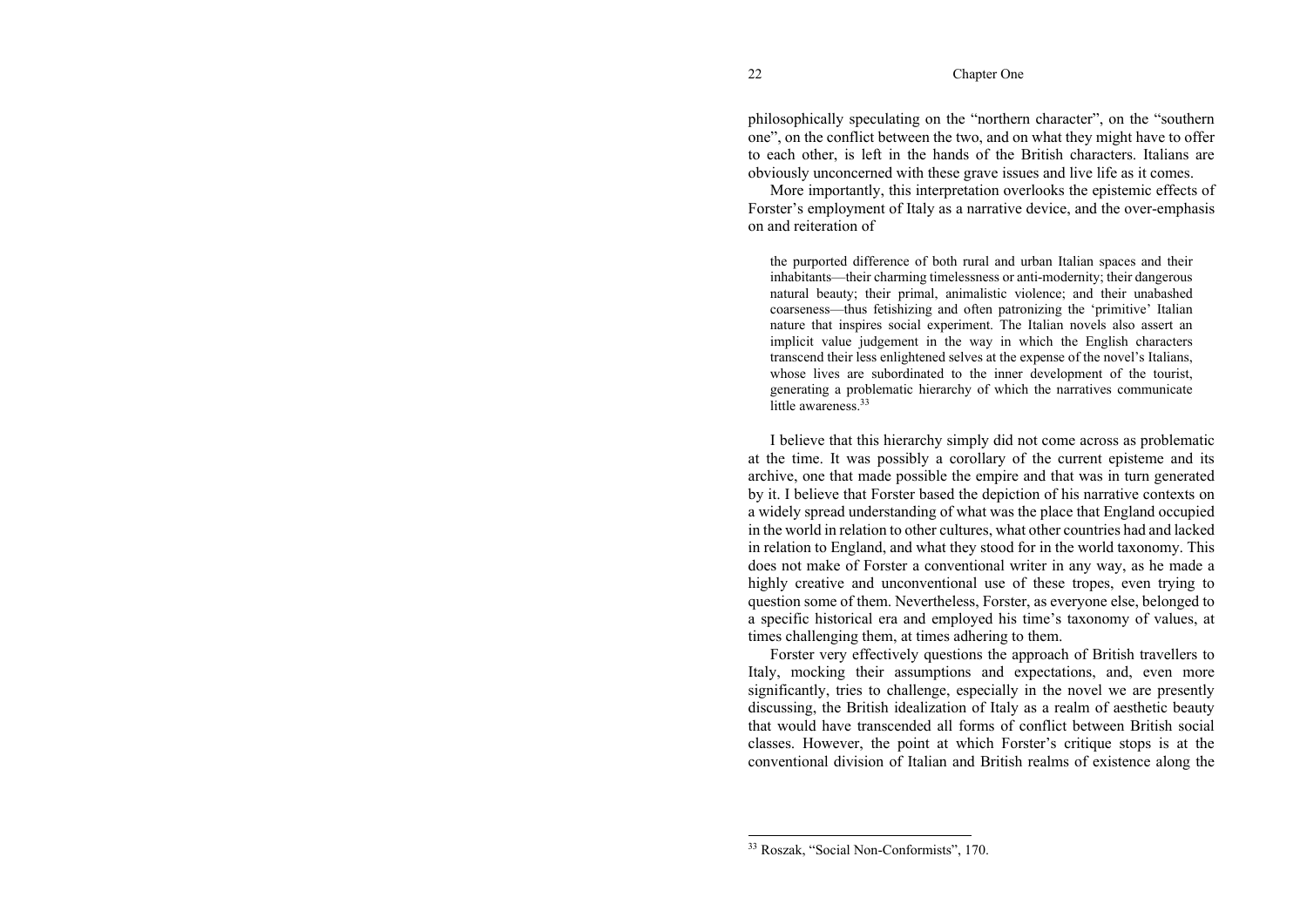lines of a series of dichotomies between the modern and the pre-modern, the intellect and the senses, rationality and passion, etc. $34$ 

Interestingly enough, critics have often downplayed the role assigned by Forster to Italians by subsuming it under well-meaning adjectives such as "earthy".35 The British bourgeois who travels to Italy, as Miss Abbott does, "to champion morality and purity, and the holy life of an English home", or as Philip does, "as an emissary of civilization and as a student of character", is seldom put in relation to the wider political reality of the empire which produced the civilizing mission.<sup>36</sup> Forster undoubtedly satirizes such characters, but he does so for their incapacity to learn from Italy, to cultivate their hearts, their instincts, and their passions, or because they cannot seize the opportunity, which Italy offers, to get to know themselves a little better, not because he thinks that there is anything there (in Italy) which could ever really challenge them intellectually.

Claude J. Summers writes that "the underlying sadness of *Where Angels Fear to Tread* stems from its apprehension of the atomized self, of the near impossibility of connecting the intellect, the soul, and the body, either in a balanced individual or in complementary relationships".37 "Just as the three great attractions of Monteriano's piazza<sup>38</sup> symbolize the intellect, the soul, and the body", Summers argues, "so do Philip, Caroline, and Gino also represent these parts of an entire person".39 "Throughout the book", he adds, "Gino is associated with unconscious sexuality and physicality".<sup>40</sup> These are the very elements that British culture, according to its own perception, has lost on its way to modernity and progress. The British male hero represents the intellect, the British female heroine represents the emotional realm, and the Italian man represents physicality. Rana Kabbani explains the meaning and consequences of such a perspective:

<sup>&</sup>lt;sup>34</sup> Elisabetta Girelli makes a similar point when she observes that "while denouncing traditional British notions of Italy as a fabrication, the narrative relies on an essential Italian-ness to provide a mirror for the problems of British-ness, effectively giving the films, like the novels, a double shell structure: an unacknowledged construction within the construction". "Beauty and the Beast: The construction of Italianness in *A Room with A View* and *Where Angels Fear To Tread*", *Studies in European Cinema* 3, no. 1 (2006): 28.

<sup>35</sup> Stone, *The Cave and the Mountain*, 162.

<sup>36</sup> Forster, *Where Angels Fear to Tread*, 102, 121.

<sup>37</sup> Claude J. Summers, *E. M. Forster* (New York: Frederick Ungar Publishing, 1983), 40–41.

<sup>&</sup>lt;sup>38</sup> The three attractions are the Palazzo Pubblico, the Collegiate Church, and the Caffe' Garibaldi.

<sup>39</sup> Summers, *E. M. Forster*, 40.

<sup>40</sup> Summers, *E. M. Forster*, 41.